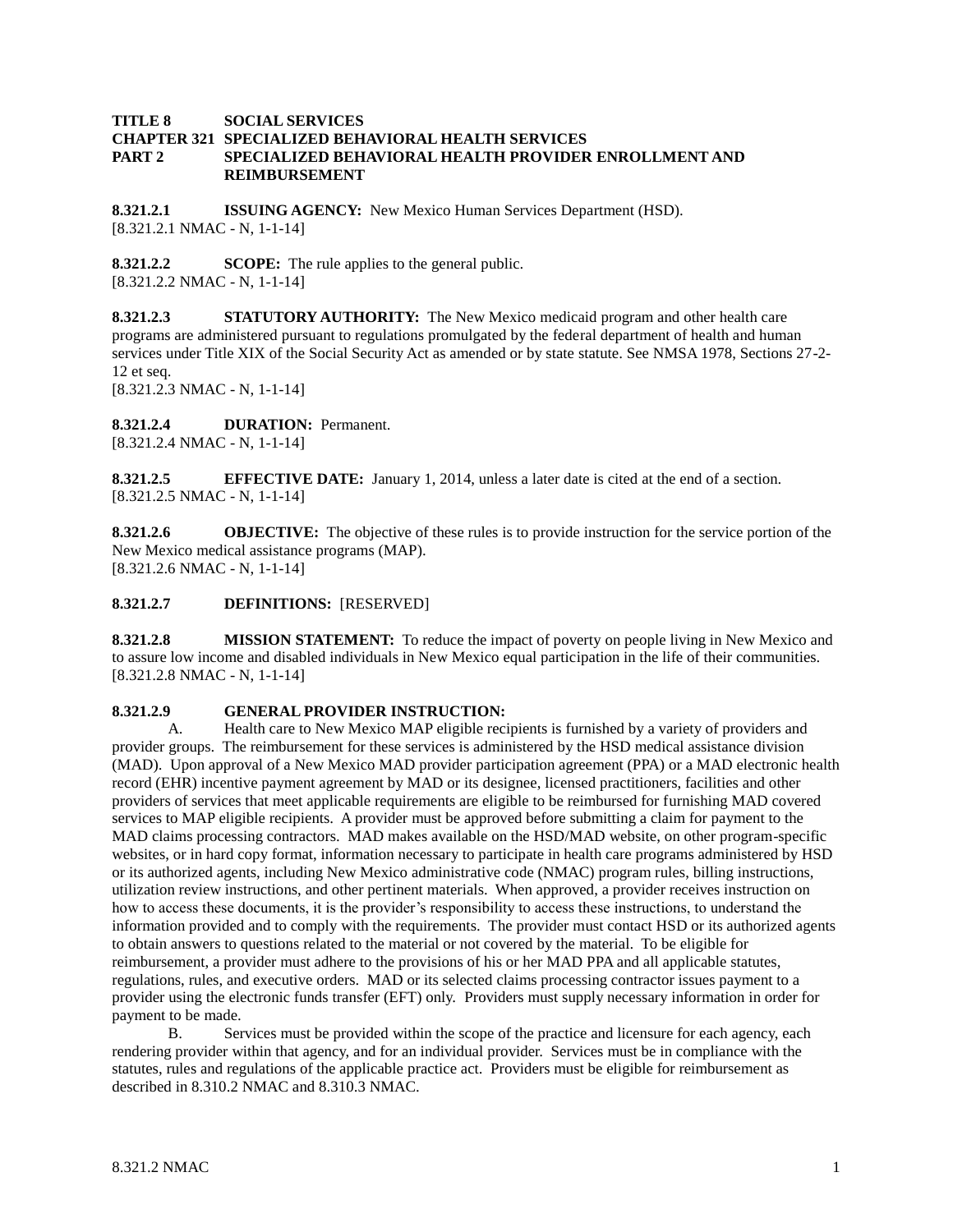C. Each specialized behavioral health service may have specific noncovered services. The following are the noncovered services for all specialized behavioral health services:

- (1) hypnotherapy;
- (2) biofeedback;
- (3) conditions that do not meet the standard of medical necessity as defined in MAD rules;

 (4) treatment for personality disorders for adults 21 years and older without a diagnosis indicating medical necessity for treatment;

- (5) treatment provided for adults 21 years and older in alcohol or drug residential centers;
- (6) educational or vocational services related to traditional academic subjects or vocational training;
- (7) experimental or investigational procedures, technologies or non-drug therapies and related

services;

(8) activity therapy, group activities and other services which are primarily recreational or divisional

in nature; (9) electroconvulsive therapy;

 (10) services provided by a behavioral health practitioner who is not in compliance with the statutes, regulations, rules or renders services outside his or her scope of practice;

- (11) treatment of intellectual disabilities alone;
- (12) services not considered medically necessary for the condition of the MAP eligible recipient;
- (13) services for which prior authorization is required but was not obtained; and
- (14) milieu therapy.

D. All behavioral health services must meet with the current MAD definition of medical necessity found in the NMAC rules.

E. Performance of a behavior health service cannot be delegated to a provider or practitioner not licensed for independent practice except as furnished within the limits of MAD benefits, within the scope and practice of the provider as defined by state law and in accordance with applicable federal, state, and local statutes, laws and rules. A behavioral health professional service must be provided directly to the MAP eligible recipient by the licensed behavioral health professional listed in Subsection B, H, I and J of Section 9 of this rule or where specifically allowed in a MAD rule. When a service is performed by supervised master's level provider, nurse, bachelor's level and another health professional not listed in Subsections H-J of Section 9 of this rule, that service cannot be billed by the licensed supervisor even though the services may have been furnished under his or her direction. All specialized behavioral health services are reimbursed as follows, except when instructed within a particular specialized service's reimbursement section.

 (1) Once enrolled, a provider receives instructions on how to access documentation, billing, and claims processing. Reimbursement is made to a behavioral health provider for covered services at the lesser of the following:

- (a) the provider's billed charge; or
- (b) the MAD fee schedule for the specific service or procedure.

(2) Reimbursement to a provider for covered services is made at the lesser of the following:

- (a) the provider's billed charge; or
- (b) the MAD fee schedule for the specific service or procedure for the provider:
	- (i) The provider's billed charge must be its usual and customary charge for services.
	- (ii) "Usual and customary charge" refers to the amount that the individual provider

charges the general public in the majority of cases for a specific procedure or service. (3) Reimbursement is made for an Indian health services (IHS) agency or a federal qualified health

center (FQHC) by following its federal guidelines and special provisions and as detailed in 8.310.12 NMAC.

F. All specialized behavioral health services are subject to utilization review for medical necessity and program compliance. Reviews can be performed before services are furnished, after services are furnished and before payment is made, or after payment is made, see 8.302.5 NMAC. The provider must contact HSD or its authorized agents to request utilization review instructions. It is the provider's responsibility to access these instructions or ask for paper copies to be provided, to understand the information provided, to comply with the requirements, and to obtain answers to questions not covered by these materials. When services are billed to and paid by a coordinated services contractor authorized by HSD, the provider must follow that contractor's instructions for authorization of services. A specialized behavioral health service may have additional prior authorization requirements listed in the service's prior authorization section.

G. General MAD treatment plan requirements for specialized behavioral health services: A MAD treatment plan and all supporting documentation must be available for review by HSD or its authorized agency in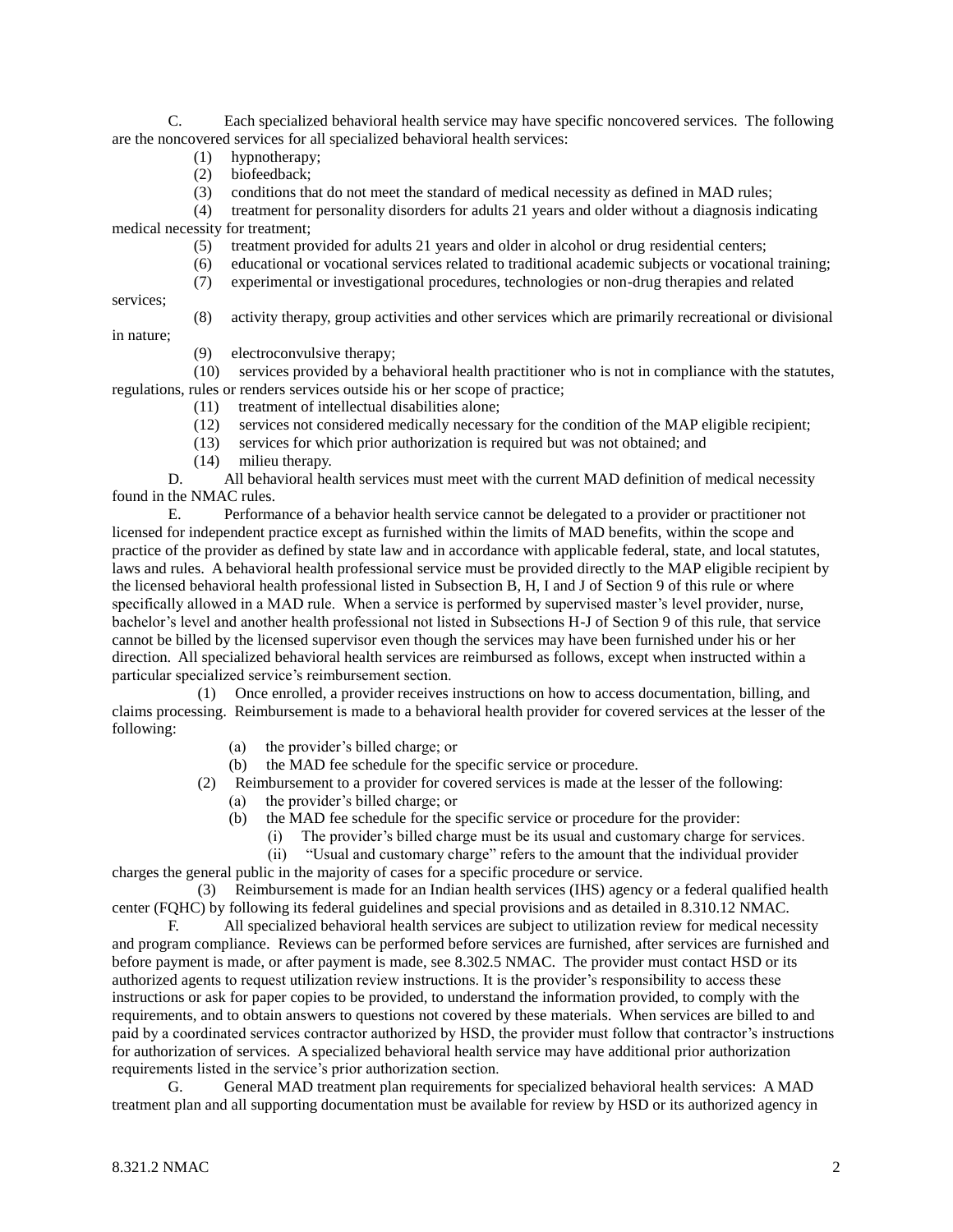the MAP eligible recipient's file. Specific treatment plan elements may be required for a specialized behavioral health service listed in that service section's the treatment plan subsection. MAD makes available on its website comprehensive treatment plan requirements and requires a provider to use the applicable treatment plan requirements for services he or she renders. At a minimum, following must be contained in the treatment plan and documents used in the development of the treatment plan:

- (1) statement of the nature of the specific problem and specific needs of the MAP eligible recipient;
- (2) description of the functional level and symptom status of the MAP eligible recipient, including the

following:

- (a) mental status assessment;
- (b) intellectual function assessment;
- (c) psychological assessment;
- (d) social assessment which includes community support, housing and legal status;
- (e) medical assessment;
- (f) physical assessment;
- (g) substance abuse assessment;
- (h) activities of daily living assessment; and
- (i) a DSM IV- TR (or its successor) diagnosis;

 (3) description of the MAP eligible recipient's intermediate and long-range goals and approaches for the least restrictive conditions necessary to achieve the purposes of treatment with a projected timetable for each goal attainment;

 (4) statement of the duration, frequency, and rationale for services included in the treatment plan for achieving these intermediate and long-range goals, including provisions for review and modification of the plan;

 (5) specific staff responsibilities, proposed staff involvement and orders for medication, treatments, restorative and rehabilitative services, activities, therapies, social services, diet and special procedures recommended for the health and safety of the MAP eligible recipient;

- (6) criteria for discharge from services and the projected date for discharge;
- (7) identification of services to be provided upon discharge and appointments for these services;
- (8) regular, periodic review of the plan to determine effectiveness of treatment and modification as indicated.

H. The following independent providers are eligible to be reimbursed for providing behavioral health professional services:

 (1) a physician licensed by the board of medical examiners or board of osteopathy and is boardeligible or board-certified in psychiatry, to include the groups they form;

 (2) a psychologist (Ph.D., Psy.D. or Ed.D.) licensed as clinical psychologist by the New Mexico regulations and licensing department's (RLD) board of psychologist examiners, to include the groups they form;

 (3) an independent social worker (LISW) licensed by RLD's board of social work examiners, to include the groups they form;

 (4) a professional clinical mental health counselor (LPCC) licensed by RLD's counseling and therapy practice board, to include the groups they form;

 (5) a marriage and family therapist (LMFT) licensed by RLD's counseling and therapy practice board, to include the groups they form;

 (6) a clinical nurse specialist (CNS) or a certified nurse practitioner (CNP) licensed by RLD's board of nursing and is certified in psychiatric nursing by a national nursing organization, to include the groups they form, who can furnish services to adults or children as his or her certification permits.

I. The following agencies are eligible to be reimbursed for providing behavioral health professional services:

- (1) a community mental health center (CMHC)
- (2) a federally qualified health clinic (FQHC);
- (3) an Indian health services (IHS) hospital and clinic;
- (4) a PL 93-638 tribally operated hospitals and clinics;
- (5) children, youth and families department (CYFD);
- (6) a hospital and its outpatient facility; and
- (7) a core service agency (CSA).

J. When providing services supervised and billed by an agency listed above in Subsection I of

Section 9, the following practitioner's outpatient services may be reimbursed when the services are within his or her legal scope of practice (see Subsection B of Section 9 of this rule):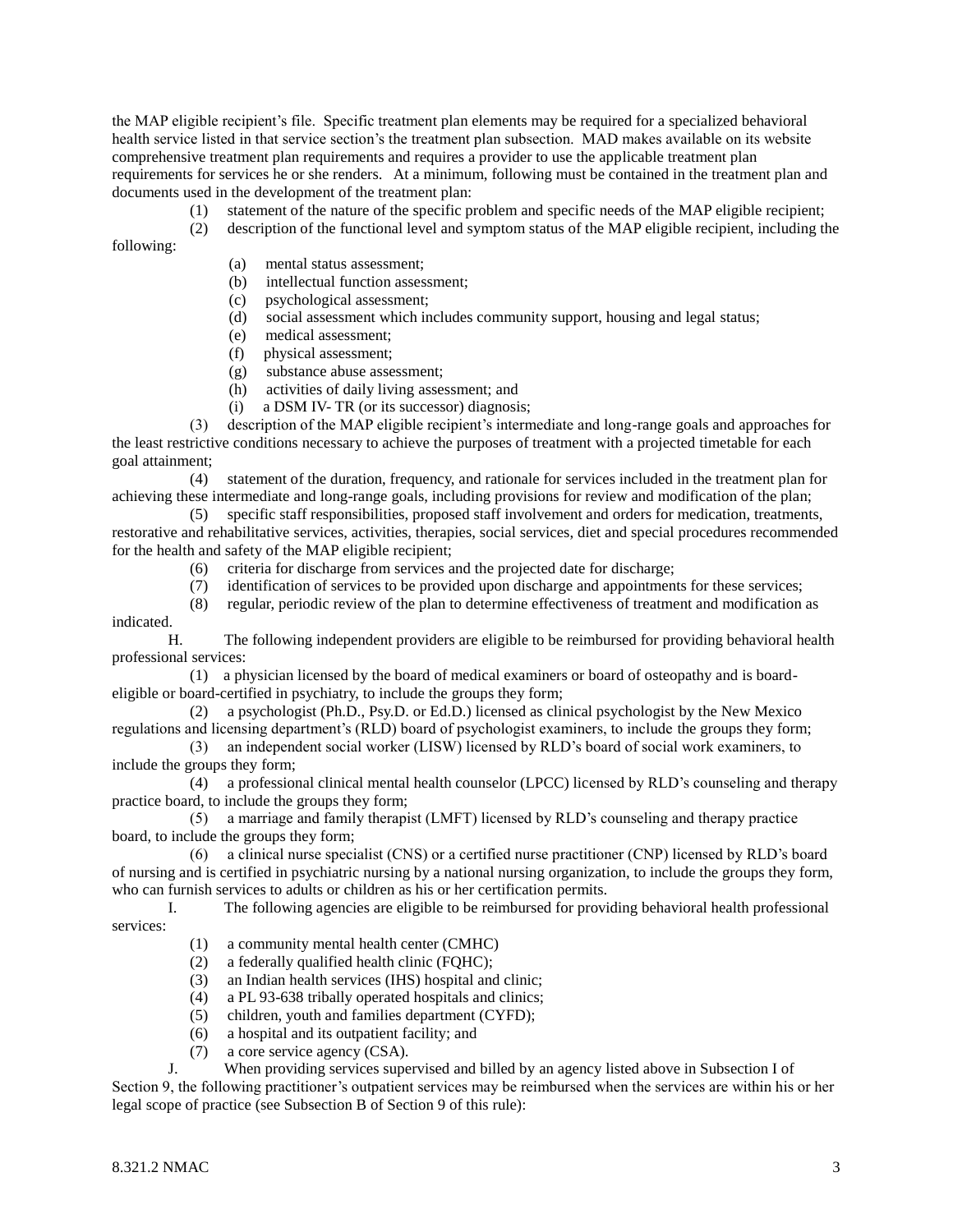- (1) a masters level social worker (LMSW) licensed by RLD's board of social work examiners;
- (2) a professional mental health counselors (LPC) licensed by RLD's counseling and therapy practice

board;

- (3) a mental health counselor (LMHC) licensed by RLD's counseling and therapy practice board;
- (4) a psychologist associates licensed by the RLD's psychologist examiners board;
- (5) a professional art therapists (LPAT) licensed by RLD's counseling and therapy practice board;
- (6) an alcohol and drug abuse counselor (LADAC) licensed by RLD's counseling and therapy

practice board; and

 (7) a MAP eligible recipient under 21 years of age may be identified through a tot to teen healthcheck, self referral, referral from an agency (such as a public school, child care provider, Part B or Part C provider) when he or she is experiencing behavioral health concerns; if the MAP eligible recipient requires extensive or long term treatment, he or she must be referred to a MAD behavioral health professional for further evaluation, and if medically necessary, treatment:

 (a) the receiving provider of the MAP eligible recipient must develop an individualized treatment plan;

 (b) the plan must consider the total behavioral health needs of the MAP eligible recipient, including any medical conditions that may impact his or her behavioral health services. [8.321.2.9 NMAC - N, 1-1-14]

**8.321.2.10 APPLIED BEHAVIOR ANALYSIS:** MAD pays for medically necessary, empirically supported, applied behavior analysis (ABA) for MAP eligible recipients under 21 years of age who have a well-documented medical diagnosis of autism spectrum disorder (ASD), and for MAP eligible recipients under three years of age who has a well-documented risk for the development of ASD. ABA is provided to a MAP eligible recipient by MAD as part of a three-stage comprehensive approach to assessment and treatment which stipulates that ABA be provided in conjunction with other medically necessary services (e.g., occupational therapy, speech language therapy, medication management, etc.). Following a referral to an approved autism assessment provider (AAP) to confirm the presence of, or risk for, ASD (stage one), a behavior analytic assessment is conducted and a behavior analytic treatment plan is developed, as appropriate for the selected service model (stage two). Then, behavior analytic services are rendered by an approved behavior analytic provider in accordance with the MAP eligible recipient's treatment plan (stage three). See MAD billing instructions for detailed and specific requirements for this service. A MAD provider must completely comply with all NMAC rules and billing instructions to be eligible for reimbursement of this service.

[8.321.2.10 NMAC - N, 1-1-14]

**8.321.2.11 ACCREDITED RESIDENTIAL TREATMENT CENTER (ARTC) SERVICES:** To help a MAP eligible recipient under 21 years of age who has been diagnosed as having SED or a chemical dependency, and for whom a less restrictive setting is not appropriate, MAD pays for services furnished to him or her by a ARTC accredited by joint commission (JC) as part of EPSDT program. The need for ARTC must be identified in the MAP eligible recipient's tot to teen healthcheck screen or other diagnostic evaluation.

# A. **Eligible facilities:**

 (1) In addition to the requirements of Subsections A and B of Section 9 of this rule, in order to be eligible to be reimbursed for providing ARTC services to a MAP eligible recipient, an ARTC facility:

(a) must provide a copy of its JC or CARF accreditation as a children's residential treatment

(b) must provide a copy of its CYFD ARTC facility license and certification; and

 (c) must have written utilization review (UR) plans in effect which provide for review of the MAP eligible recipient's need for the ARTC that meet federal requirements; see 42 CFR Section 456.201 through 456.245;

 (2) If the ARTC is operated by IHS or by a federally recognized tribal government, the facility must meet CYFD ARTC licensing requirements, but is not required to be licensed by CYFD. In lieu of receiving a license, CYFD will provide MAD copies of its facility reviews and recommendations. MAD will work with the facility to address recommendations; and

 (3) In lieu of New Mexico CYFD licensure, an out-of-state or MAD border ARTC facility must have JC accreditation and be licensed in its own state as an ARTC residential treatment facility.

B. **Covered services:** MAD covers accommodation and residential treatment services which are medically necessary for the diagnosis and treatment of a MAP eligible recipient's condition. An ARTC facility must

facility;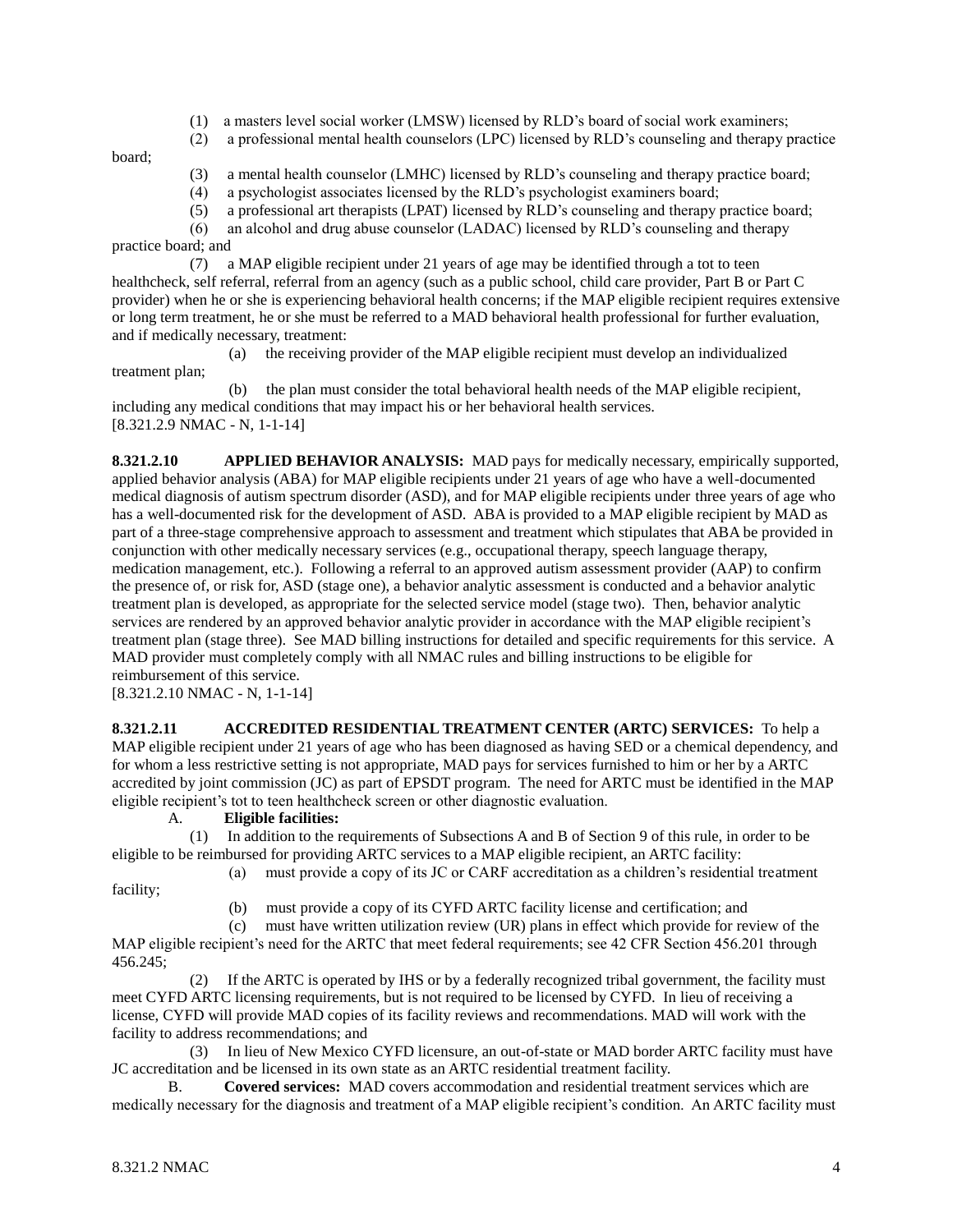provide an interdisciplinary psychotherapeutic treatment program on a 24-hour basis to the MAP eligible recipient. The ARTC will coordinate with the educational program of the recipient, if applicable.

(1) Treatment must be furnished under the direction of a MAD board eligible or certified psychiatrist;

 (2) Treatment must be based on the MAP eligible recipient's individualized treatment plan rendered by the ARTC facility's practitioners, within the scope and practice of their professions as defined by state law. See Subsection B of Section 9 of this rule for general behavioral health professional requirements.

 (3) Treatment must be reasonably expected to improve the MAP eligible recipient's condition. The treatment must be designed to reduce or control symptoms or maintain levels of functioning and avoid hospitalization or further deterioration is acceptable expectations of improvement.

(4) The following services must be performed by the ARTC agency to receive MAD reimbursement:

 (a) performance of necessary evaluations, psychological testing and development of the MAP eligible recipient's treatment plan, while ensuring that evaluations already performed are not repeated;

 (b) provide regularly scheduled counseling and therapy sessions in an individual, family or group setting following the MAP eligible recipient's treatment plan;

 (c) facilitation of age-appropriate skills development in the areas of household management, nutrition, personal care, physical and emotional health, basic life skills, time management, school attendance and money management to the MAP eligible recipient;

 (d) assistance to the MAP eligible recipient in his or her self-administration of medication in compliance with state statute, regulation and rules;

 (e) maintain appropriate staff available on a 24-hour basis to respond to crisis situations, determine the severity of the situation, stabilize the MAP eligible recipient, make referrals, as necessary, and provide follow-up to the MAP eligible recipient;

 (f) consultation with other professionals or allied caregivers regarding the needs of the MAP eligible recipient, as applicable;

 (g) non-medical transportation services needed to accomplish the MAP eligible recipient's treatment objective; and

 (h) therapeutic services to meet the physical, social, cultural, recreational, health maintenance and rehabilitation needs of the MAP eligible recipient.

C. **Noncovered services:** ARTC services are subject to the limitations and coverage restrictions that exist for other MAD services. See Subsection C of Section 9 of this rule for general MAD behavioral health noncovered services or activities. MAD does not cover the following specific services billed in conjunction with ARTC services to a MAP eligible recipient:

 (1) CCSS, except when provided by a CCSS agency in discharge planning for the MAP eligible recipient from the facility;

(2) services for which prior approval was not requested and approved;

 (3) services furnished to ineligible individuals; RTC and group services are covered only for MAP eligible recipients under 21 years of age;

 (4) formal educational and services which relate to traditional academic subjects or vocational training; and

 (5) activity therapy, group activities, and other services primarily recreational or divisional in nature. D. **Treatment plan:** The treatment plan must be developed by a team of professionals in

consultation with the MAP eligible recipient, his or her parent, legal guardian and others in whose care he or she will be released after discharge. The plan must be developed within 14 calendar days of the MAP eligible recipient's admission to a ARTC facility. The interdisciplinary team must review the treatment plan at least every 14 calendar days. In addition to the requirements of Subsection G of Section 9 of this rule, all supporting documentation must be available for review in the MAP eligible recipient's file. The treatment plan must also include a statement of the MAP eligible recipient's cultural needs and provision for access to cultural practices.

E. **Prior authorization:** Before any ARTC services are furnished to a MAP eligible recipient, prior authorization is required from MAD or its designee. Services for which prior authorization was obtained remain subject to utilization review at any point in the payment process.

F. **Reimbursement:** An ARTC agency must submit claims for reimbursement on the UB 04 form or its successor. See Subsection E of Section 9 of this rule for MAD general reimbursement requirements and see 8.302.2 NMAC. Once enrolled, the agency receives instructions on how to access documentation, billing, and claims processing information.

 (1) The MAD fee schedule is based on actual cost data submitted by the ARTC agency. Cost data is grouped into various cost categories for purposes of analysis and rate setting. These include direct service, direct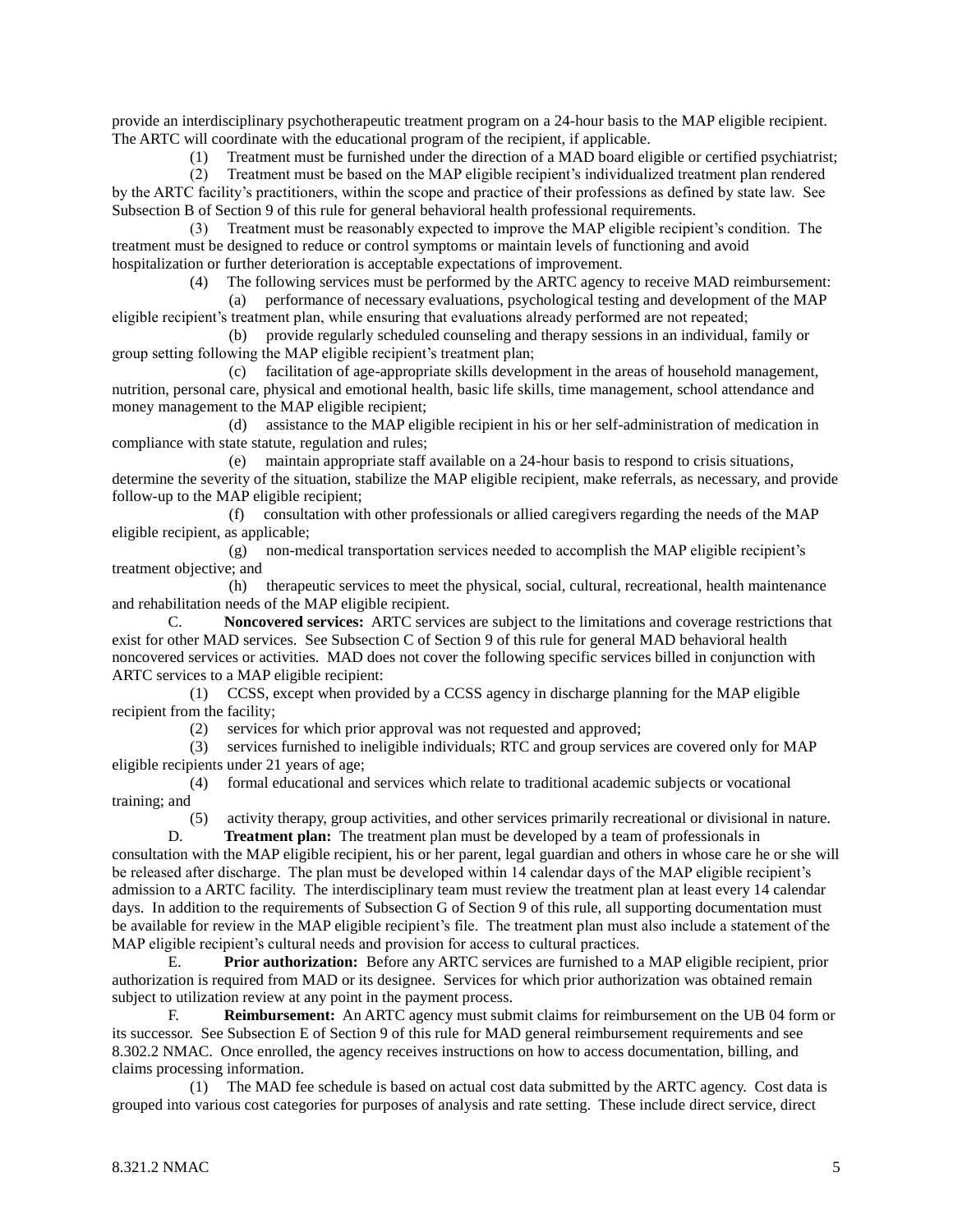service supervision, therapy, admission and discharge planning, clinical support, non-personnel operating, administration and consultation.

 (a) The MAD fee schedule reimbursement covers those services considered routine in the residential setting. Routine services include, but are not limited to: counseling, therapy, activities of daily living, medical management, crisis intervention, professional consultation, transportation, rehabilitative services and administration.

 (b) Services which are not covered in routine services include other MAD services that a MAP eligible recipient might require that are not furnished by the facility, such as pharmacy services, primary care visits, laboratory or radiology services, are billed directly by the applicable providers and are governed by the applicable sections of NMAC rules.

 (c) Services which are not covered in the routine rate and are not a MAD-covered service include services not related to medical necessity, clinical treatment, and patient care.

 (2) A vacancy factor of 24 days annually for each MAP eligible recipient is built into the rate to allow for therapeutic leave and trial community placement. Since the vacancy factor is built into the rate, an ARTC agency cannot bill nor be reimbursed for days when the MAP eligible recipient is absent from the facility.

 (3) An ARTC agency must submit annual cost reports in a form prescribed by MAD. Cost reports are due 90 calendar days after the close of the agency's fiscal year end.

 (a) If an agency cannot meet this due date, it can request a 30 calendar day extension for submission. This request must be made in writing and received by MAD prior to the original due date.

 (b) Failure to submit a cost report by the due date or the extended due date, when applicable, will result in suspension of all MAD payments until such time as the cost report is received.

 (4) Reimbursement rates for an ARTC out-of-state provider located more than 100 miles from the New Mexico border (Mexico excluded) are 70 percent of billed charges or a negotiated rate. [8.321.2.11 NMAC - Rp, 8.321.3 NMAC, 1-1-14]

**8.321.2.12 ASSERTIVE COMMUNITY TREATMENT SERVICES:** To help a MAP eligible recipient 18 years and older receive medically necessary services, MAD pays for covered assertive community treatment services (ACT) [42 CFR SS 440.40, 440.60(a) and 441.57]. ACT services are therapeutic interventions that address the functional problems associated with the most complex and pervasive conditions of the identified population. These interventions are strength-based and focused on promoting symptom stability, increasing the MAP eligible recipient's ability to cope and relate to others and enhancing the highest level of functioning in the community.

#### A. **Eligible providers:**

 (1) An ACT agency must demonstrate compliance with administrative, financial, clinical, quality improvement and information services infrastructure standards established by MAD or its designee, including compliance and outcomes consistent with the ACT fidelity model. See Subsections A and B of Section 9 for MAD general provider requirements.

 (2) ACT services must be provided by an agency designating a team of 10 to 12 members; see this Paragraph (5) of this subsection for the required composition. Each team must have a designated team leader. Practitioners on this team shall have sufficient individual competence, professional qualifications and experience to provide service coordination; crisis assessment and intervention; symptom assessment and management; individual counseling and psychotherapy; prescription, administration, monitoring and documentation of medications; substance abuse treatment; work-related services; activities of daily living services; support services or direct assistance to ensure that a MAP eligible recipient obtains the basic necessities of daily life; and education, support and consultation to the MAP eligible recipient's family and other major supports. The agency must coordinate its ACT services with local hospitals, local crisis units, local law enforcement agencies, local behavioral health agencies, and consider referrals from social service agencies.

 (3) Each ACT team staff member must be successfully and currently certified or trained according to ACT standards developed by HSD or its authorized agents. The approved training will focus on developing staff competencies for delivering ACT services according to the most recent ACT evidenced-based practices. Each ACT team shall have sufficient numbers of qualified staff to provide treatment, rehabilitation, crisis and support services 24-hours a day, seven days per week.

 (4) Each ACT team shall have a staff-to-MAP eligible recipient ratio in keeping with ACT evidencebased practice standards and approved by MAD or its designee.

- (5) Each ACT team shall include:
	- (a) at least one board-certified or board-eligible psychiatrist (full-time position is not required);
	- (b) two licensed nurses, one of whom shall be a RN;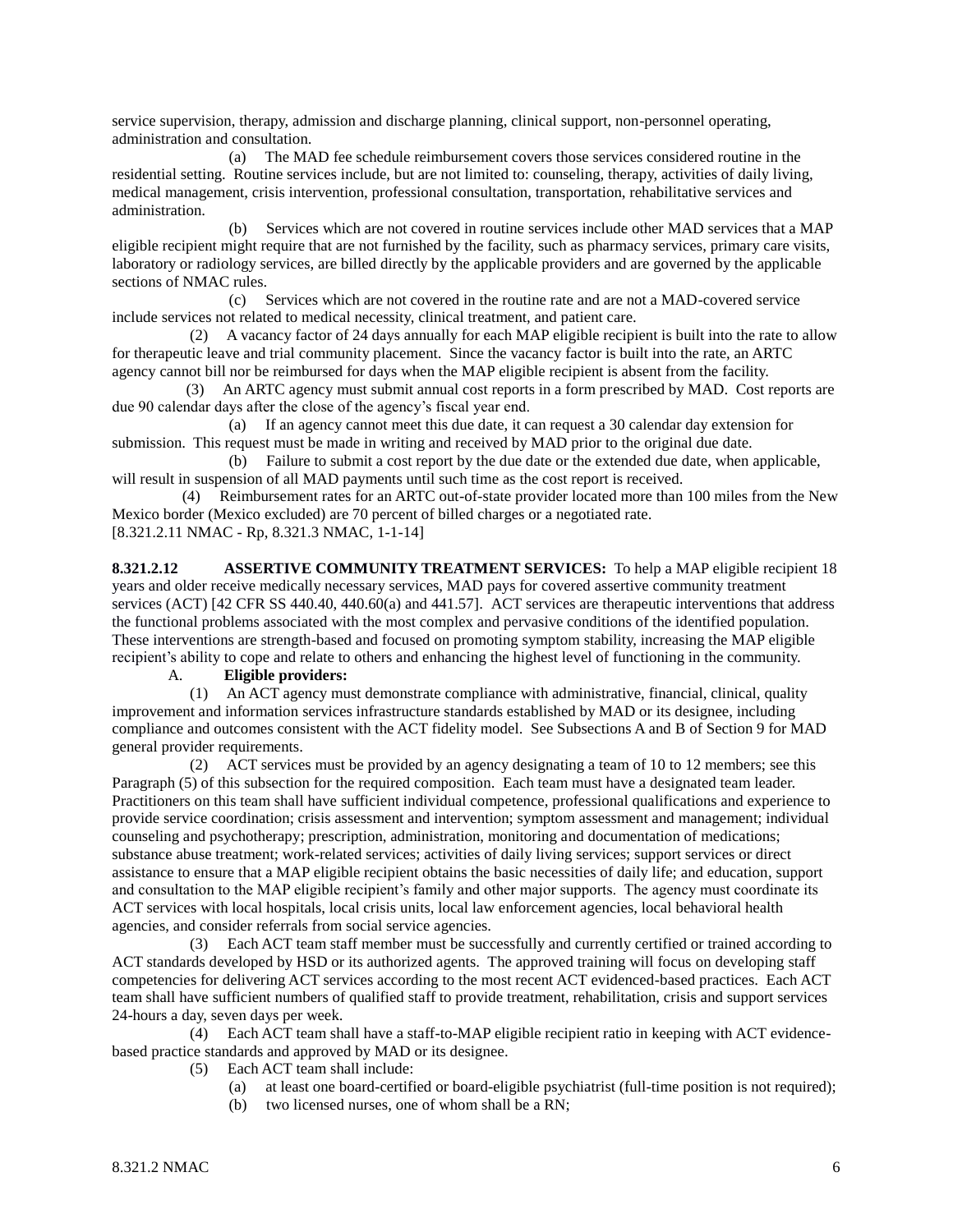(c) at least one other MAD recognized independently licensed behavioral health professional, see Subsection H of Section 9 of this rule;

 (d) at least one MAD recognized licensed substance abuse professional; see Subsection J of Section 9 of this rule;

(e) at least one employment specialist;

 (f) at least one New Mexico certified peer specialist (CPS) through the approved state of New Mexico certification program;

(g) one administrative staff person; and

 (h) the MAP eligible recipient shall be considered a part of the team for decisions impacting his or her ACT services.

 (6) The agency must have a MAD ACT approval letter to render ACT services to a MAP eligible recipient.

### B. **Coverage criteria:**

 (1) MAD covers medically necessary ACT services required by the condition of the MAP eligible recipient.

 (2) The interventions are strength-based and focused on promoting symptom stability; increasing the MAP eligible recipient's ability to cope and relate to others; and enhancing the highest level of functioning in the community, including learning, working and recreation and making informed choices.

 (3) Interventions may address adaptive skill areas such as: housing; school, work and training opportunities; daily activities; health and safety; medication support; harm reduction; money management and entitlements; promotion of the MAP eligible recipient's recovery processes; relapse prevention; and service planning and coordination.

 (4) The ACT therapy model shall be based on empirical data and evidence-based interventions that target specific behaviors with an individualized treatment plan of the MAP eligible recipient. Specialized therapeutic and rehabilitative interventions falling within the fidelity of the ACT model are used to address specific areas of need, such as experiences of repeated hospitalization or incarcerations, severe problems completing activities of daily living and individuals who have a significant history of involvement in behavioral health services.

# C. **MAP eligible recipients:**

 (1) ACT services are provided to a MAP eligible recipient aged 18 and older who has a diagnosis of SMI, including schizophrenia, schizoaffective disorder, bipolar disorder or psychotic depression for individuals who have severe problems completing activities of daily living, who have a significant history of involvement in behavioral health services and who have experienced repeated hospitalizations or incarcerations due to mental illness.

 (2) A co-occurring diagnosis of substance abuse shall not exclude a MAP eligible recipient from ACT services.

# D. **Covered services:**

 (1) ACT is a voluntary medical, comprehensive case management and psychosocial intervention program provided on the basis of the following principles:

(a) the service is available 24-hours a day, seven days a week;

 (b) the service is provided by an interdisciplinary ACT team that includes trained personnel as defined in of Subsection A of Section 6 of this rule;

(c) an individualized treatment plan and supports are developed;

(d) at least 90 percent of services are delivered as community-based, non-office-based outreach

services (in vivo);

- (e) an array of services are provided based on the MAP eligible recipient's medical need;
- (f) the service is MAP eligible recipient-directed;
- (g) the service is recovery-oriented;
- (h) following the ACT evidence-based model guidelines, the ACT team maintains a low staff-

to-patient ratio;

 (i) mobilized crisis intervention is provided in various environments such as homes, schools, jails, homeless shelters, streets and other locations; and

 (j) the team is not just a consortium of mental health specialists, but includes collaborative assessment and treatment planning for each MAP eligible recipient; cross-training of team members; daily team meetings; use of an open office format to promote team communication; and a team approach to each MAP eligible recipient's care and services; and the team will assist the MAP eligible recipient to access other appropriate services in the community that are not funded by MAD.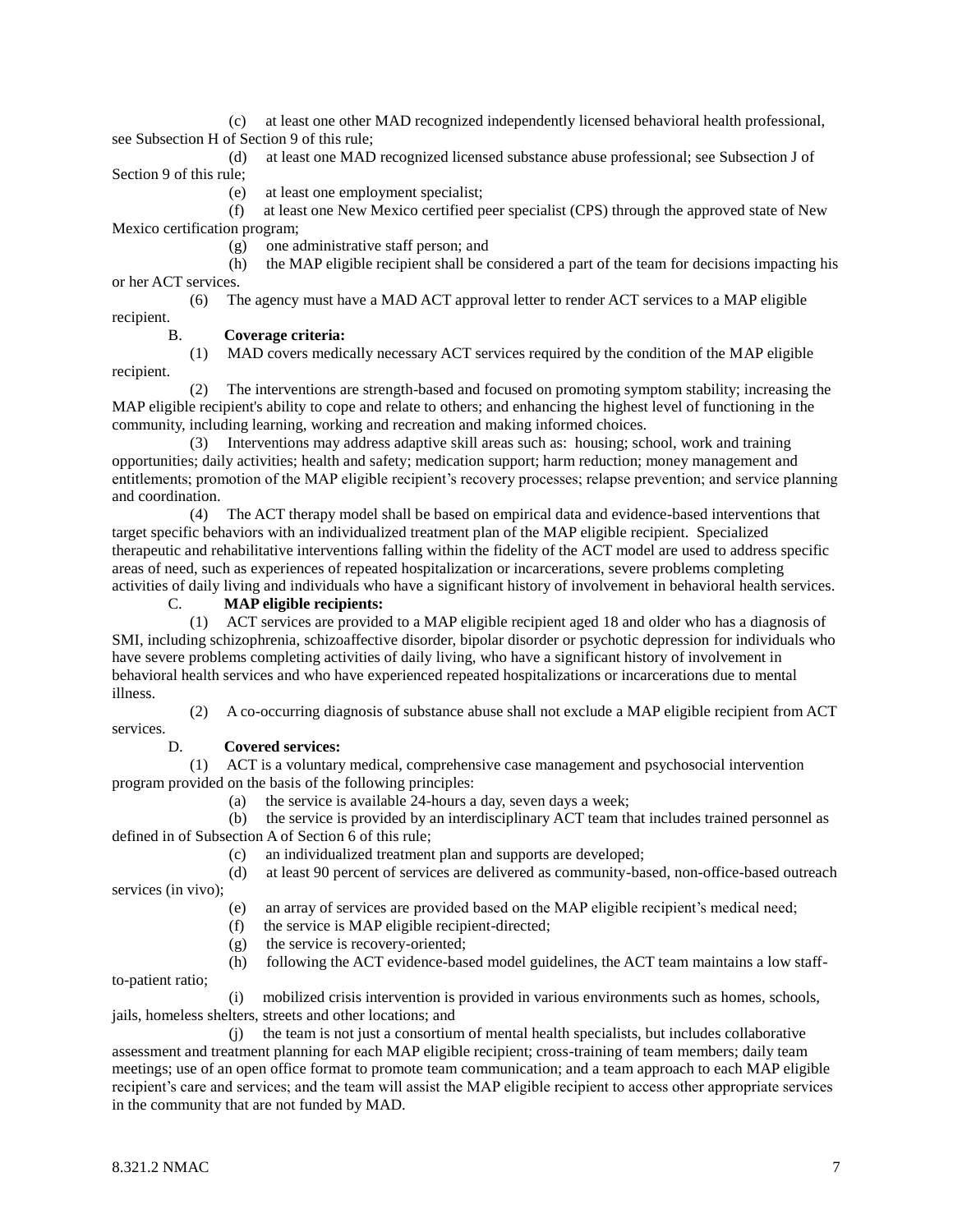(2) Quality measurement: An ACT program's success is evaluated based on outcomes which may include but are not limited to: improved engagement by the MAP eligible recipient in medical and social services; decreased rates of incarceration; decreased rates of hospitalization; decreased use of alcohol or illegal drugs; increased housing stability; increased relationships of the MAP eligible recipient with his or her family (as appropriate); increased employment; and increased attainment of goals self-identified by the service MAP eligible recipient for his own life. Fidelity to the specific evidence-based ACT service model will also be measured to assure that ACT, rather than some other form of intensive case management, is being provided.

- (3) ACT services must be provided to the MAP eligible recipient by the treatment team members.
- (4) ACT program provides three levels of interaction with a MAP eligible recipient:

 (a) face-to-face encounters are at least 60 percent of all ACT team activities with approximately 90 percent of ACT encounters occurring outside of the IOP agency's office (in vivo);

 (b) a collateral encounter where the collaterals are members of the MAP eligible recipient's family or household or significant others (e.g. landlord, criminal justice staff, and employer) who regularly interact with him or her and are directly affected by or have the capability of affecting the MAP eligible recipient's condition, and are identified in the service plan as having a role in treatment; a collateral contact does not include contacts with other mental health service providers or individuals who are providing a paid service that would ordinarily be provided by the ACT team (e.g. meeting with a shelter staff that is assisting an ACT MAP eligible recipient in locating housing);

 (c) assertive outreach consists of the ACT team being 'assertive' about knowing what is going on with a MAP eligible recipient and acting quickly and decisively when action is called for, while increasing the MAP eligible recipient's independence; the team must closely monitor the relationships that the MAP eligible recipient has within the community and intervene early if a difficulty arises;

 (d) collateral encounters and assertive outreach combined must not exceed 40 percent of the total ACT team activities for each MAP eligible recipient; and

(e) all of the above activities must be indicated in the MAP eligible recipient's service plan.

E. **Noncovered services:** ACT services are subject to the limitations and coverage restrictions that exist for other MAD services. See Subsection C of Section 9 of this rule for MAD general noncovered behavioral health services. MAD does not cover other psychiatric, mental health nursing, therapeutic, substance abuse or crisis services when billed in conjunction with ACT services to a MAP eligible recipient, except for medically necessary medications and hospitalizations.

F. **Reimbursement:** ACT agencies must submit claims for reimbursement on the CMS 1500 claim form or its successor. See Subsection E of Section 9 of this rule for MAD general reimbursement requirements. [8.321.2.12 NMAC - N, 1-1-14]

**8.321.2.13 BEHAVIOR MANAGEMENT SKILLS DEVELOPMENT SERVICES:** To help a MAP eligible recipient under 21 years of age who is in need of behavior management intervention receive services, MAD furnishes these services as part of the EPSDT program and when the need for BMS is identified in a tot to teen health check screen or other diagnostic evaluation [42 CFR Section 441.57]. MAD pays for medically necessary behavior management skills development services (BMS) which are services designed to provide highly supportive and structured therapeutic behavioral interventions to maintain the MAP eligible recipient in his or her home or community. BMS services assist in preventing inpatient hospitalizations or out-of-home residential placement of the MAP eligible recipient through use of teaching, training and coaching activities designed to assist him or her in acquiring, enhancing and maintaining the life, social and behavioral skills needed to function successfully within his or her home and community settings. BMS is provided as part of a comprehensive approach to treatment and in conjunction with other services as indicated in the MAP eligible recipient's treatment or service plan.

## A. **Eligible providers:**

- (1) an agency must be certified by CYFD to provide BMS services; and
- (2) see Subsections A and B of Section 9 of this rule for MAD general provider requirements.

B. **Covered services:** MAD reimburses for services specified in the MAP eligible recipient's individualized treatment plan which are designed to improve his or her performance in targeted behaviors, reduces emotional and behavioral episodic events, increases social skills and enhances behavioral skills through a regimen of positive intervention and reinforcement.

 (1) Implementation of a MAD eligible recipient's BMS treatment plan must be based on a relevant clinical assessment covering an integrated program of therapeutic services, as applicable. The following tasks must be identified in the MAP eligible recipient's BMS treatment plan: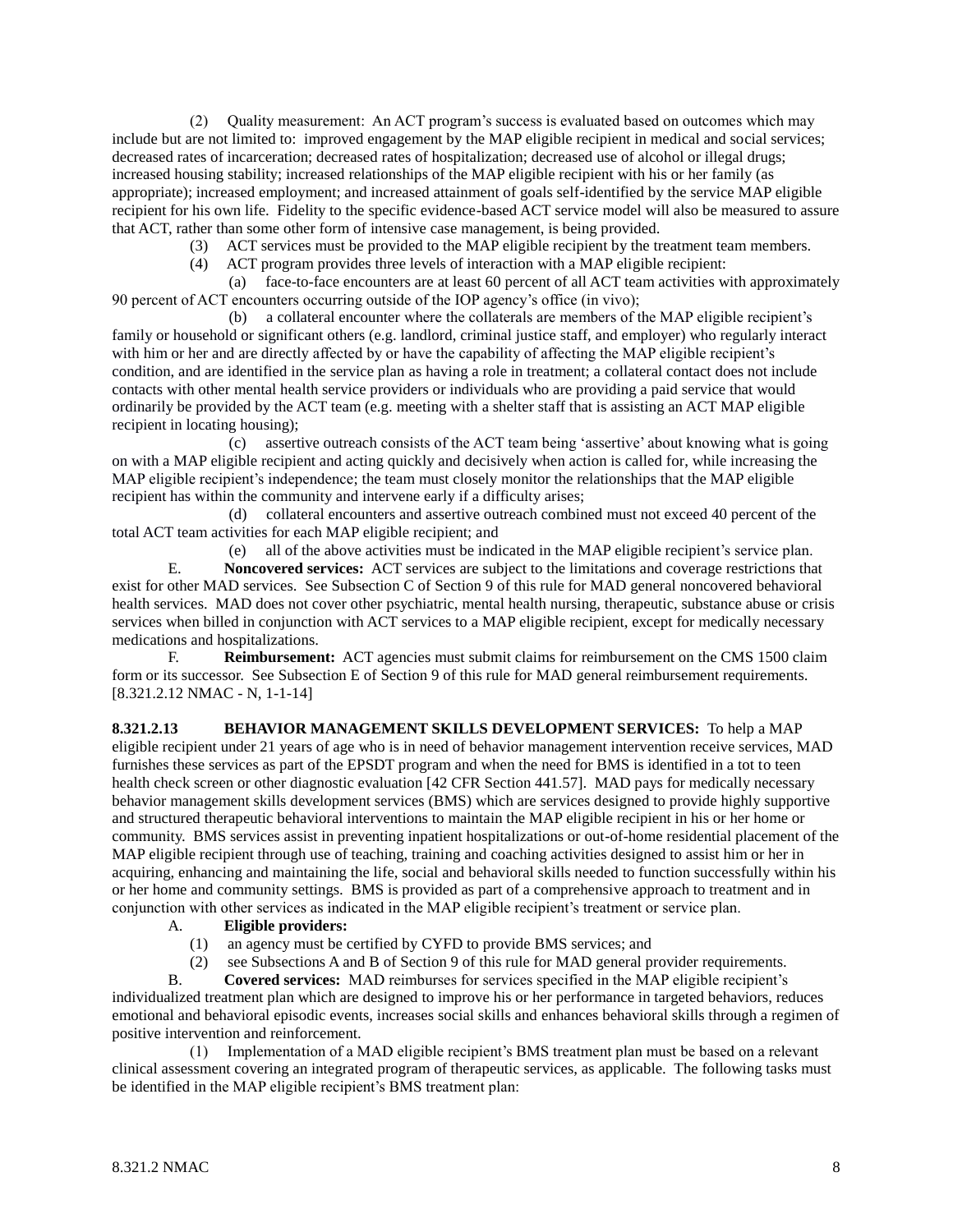(a) the treatment plan must identify all targeted behaviors that are to be addressed by the behavior management specialist;

 (b) the treatment plan should include, when appropriate, a goal of working with the MAP eligible recipient's foster, adoptive, or natural family in order to assist with the achievement and maintenance of behavior management skills; and

 (c) the treatment plan must identify the behavior management specialist who is responsible for implement of the plan, including but not limited to:

 (i) assistance in achieving and maintaining appropriate behavior management skills through teaching, training and coaching activities; and

 (ii) maintaining case notes and documentation of tasks as required by the agency and pursuant to the standards under which it operates in accordance with NMAC rules, including licensed professional standards.

 (2) Supervision of behavioral management staff by an independent level practitioner is required for this service. See Section 9 of this rule. The supervisor must ensure that:

 (a) an assessment (within the past 12 months) of the MAP eligible recipient is completed which identifies the need for BMS;

(b) the assessment is signed by the recipient, his parent or legal guardian; and

(c) the BMS specialist receives supervision on a regular basis.

(3) An agency certified for BMS services must:

 (a) develop a BMS treatment plan based on a relevant and recent clinical assessment (within the last 12 months), as part of a comprehensive treatment plan covering an integrated program of therapeutic services, as applicable;

(b) identify all targeted behaviors that are to be addressed by the behavioral management

 (c) ongoing assessment of the MAP eligible recipient's progress in behavioral management skills by the BMS supervisor; and

 (d) offer 24-hour availability or appropriate staff to respond to the MAP eligible recipient's crisis situations.

 (4) A MAP eligible recipient's treatment plan must be reviewed at least every 30 calendar days and notation of this review must be maintained in the recipient's file

C. **MAP eligible recipients:** In order to receive BMS services, a MAP eligible recipient must be under the age of 21 years, be diagnosed with a behavioral health condition and:

 (1) be at-risk for out-of-home residential placement due to unmanageable behavior at home or within the community;

 (2) need behavior management intervention to avoid inpatient hospitalizations or residential treatment; or

 (3) require behavior management support following an institutional or other out-of-home placement as a transition to maintain the MAP eligible recipient in his or her home and community.

D. **Noncovered services:** BMS services are subject to the limitations and coverage restrictions which exist for other MAD services. See Subsection C of Section 9 of this rule for general noncovered MAD behavioral health services or activities. MAD does not cover the following specific services billed in conjunction with BMS services:

 (1) activities which are not designed to accomplish the objectives delineated in covered services and which are not included in the BMS treatment plan;

(2) services provided in a residential treatment facilities; and

 (3) as services provided in lieu of services that should be provided as part of the MAP eligible recipient's individual educational plan (IEP).

E. **Reimbursement:** A BMS agency must submit claims for reimbursement on the CMS-1500 claim form or its successor. See Subsection E of Section 9 of this rule for MAD general reimbursement requirements and 8.302.2 NMAC.

[8.321.2.13 NMAC - Rp, 8.322.3 NMAC, 1-1-14]

**8.321.2.14 COMPREHENSIVE COMMUNITY SUPPORT SERVICES (CCSS):** To help a New Mexico MAP eligible recipient receive medically necessary services, MAD pays for covered CCSS. This culturally sensitive service coordinates and provides services and resources to a MAP eligible recipient and his or her family necessary to promote recovery, rehabilitation and resiliency. CCSS identifies and addresses the barriers that impede the

specialist;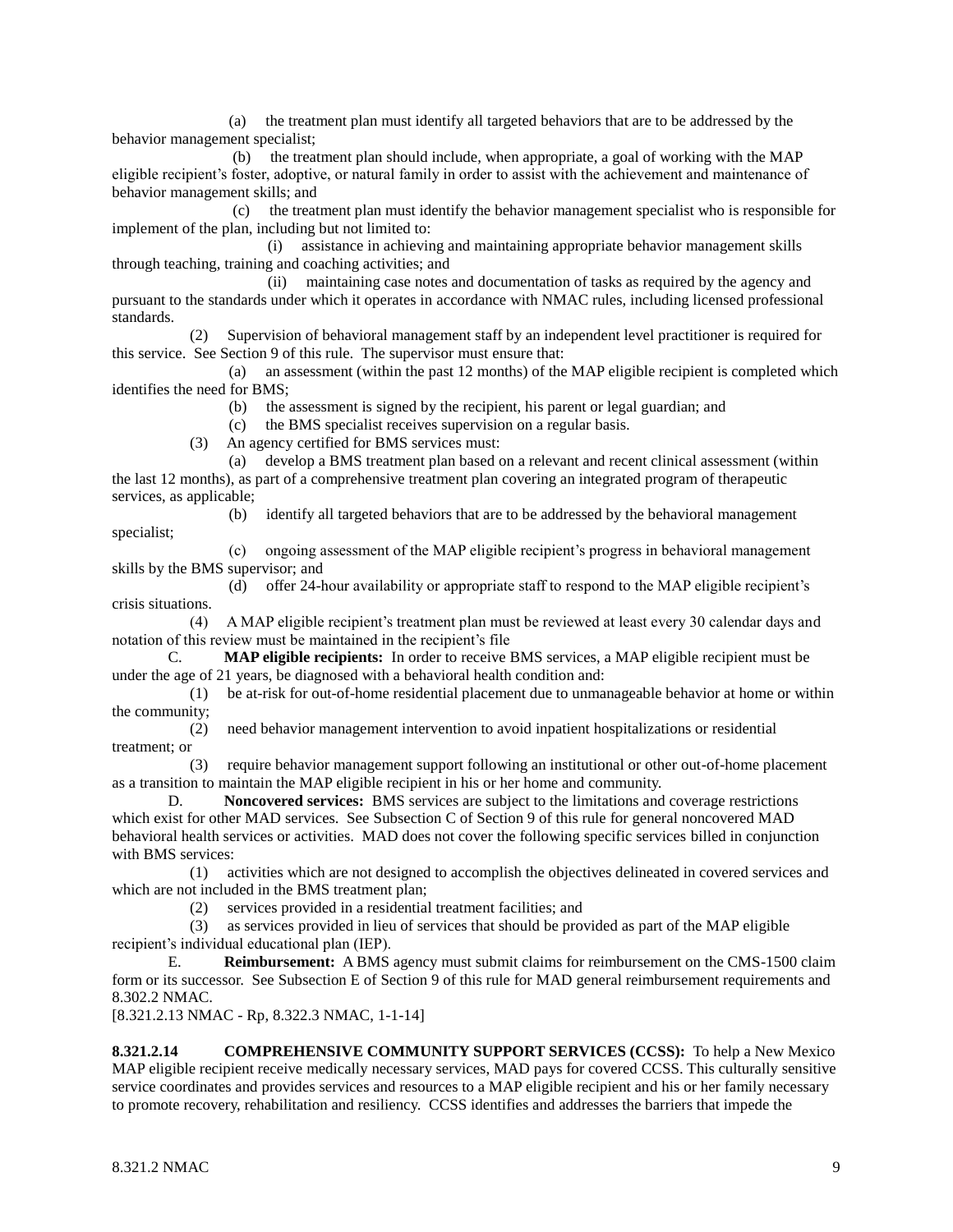development of skills necessary for independent functioning in the MAP eligible recipient's community, as well as strengths that may aid the MAP eligible recipient and family in the recovery or resiliency process.

A. **Eligible providers:** In addition to the requirements of Subsections A and B of Section 9, of this rule, in order to be eligible to be reimbursed for providing CCSS services, an agency must be: a FQHC; an IHS hospital or clinic; a PL 93-638 tribally operated hospital or clinic; or be a MAD enrolled CSA. CCSS services are certified by CYFD for MAP eligible recipients under 21 years of age and department of health (DOH) for those recipients over 21 years of age. For MAP eligible recipient ages 18 through 20, the CCSS certification or a license may be from either CYFD or DOH, as appropriate.

 (1) Community support workers (CSW) (not a peer or family specialist), must possess the education, skills, abilities and experience to perform the activities that comprise the full spectrum of CCSS. Specifically the CSW must have:

 (a) the education, skills, abilities and experience to perform the activities that comprise the full spectrum of CCSS;

 (b) a bachelor's degree in a human service field from an accredited university and one year of relevant experience with the target population;

 (c) an associate's degree and a minimum of two years of experience working with the target population;

 (d) a high school graduation or general educational development (GED) test and a minimum of three years of experience working with the target population; or

 (e) a New Mexico peer or family specialist certification and have completed 20 hours of documented training or continuing education, as identified in the CCSS service definition.

 (2) CCSS agency supervisory staff must possess the education, skills, abilities, and experience to perform the activities that comprise the full spectrum of CCSS. Specifically the supervisory staff must hold:

(a) a bachelor's degree in a human services field from an accredited university or college;

 (b) have four years of relevant experience in the delivery of case management or community support services with the target population;

(c) have at least one year of demonstrated supervisory experience; and

 (d) completed 20 hours of documented training or continuing education, as identified in the New Mexico behavioral health collaborative CCSS service definition.

 (3) CSA clinical supervisory staff must possess the education, skills, abilities, and experience to perform the activities that comprise the full spectrum of CCSS. Specifically the clinical supervisory staff must:

(a) be a licensed independent practitioner as detailed in Subsections B and H of Section 9 of

this rule; and

(b) have one year of documented supervisory training.

(4) Certified peer worker (CPW) must:

- (a) be 18 years of age or older;
- (b) have a high school diploma or GED;
- (c) be self-identified as a current or former consumer of mental health or substance abuse

services;

- (d) have at least two years of mental health or substance abuse recovery; and
- (e) be a currently certified New Mexico CPW.
- (5) Certified family specialist (CFS) must:
	- (a) be 18 years of age or older;
	- (b) have a high school diploma or GED;
	- (c) have personal experience navigating any of the child and family-serving systems,

advocating for family members who are involved with the child and family behavioral health systems; and must also have an understanding of how these systems operate in New Mexico;

(d) be a currently certified New Mexico CFS; and

 (e) must be well-grounded in his or her symptom self-management if the family specialist is a current or former consumer of behavioral health services.

B. **Covered services:** The purpose of CCSS is to surround a MAP eligible recipient and his or her family with the services and resources necessary to promote recovery, rehabilitation and resiliency. Community support activities address goals specifically in the following areas: independent living; learning; working; socializing and recreation. CCSS consists of a variety of interventions, with at a minimum 60 percent face-to-face and in vivo (where the MAP eligible recipient is located). that address barriers that impede the development of skills necessary for independent functioning in the community.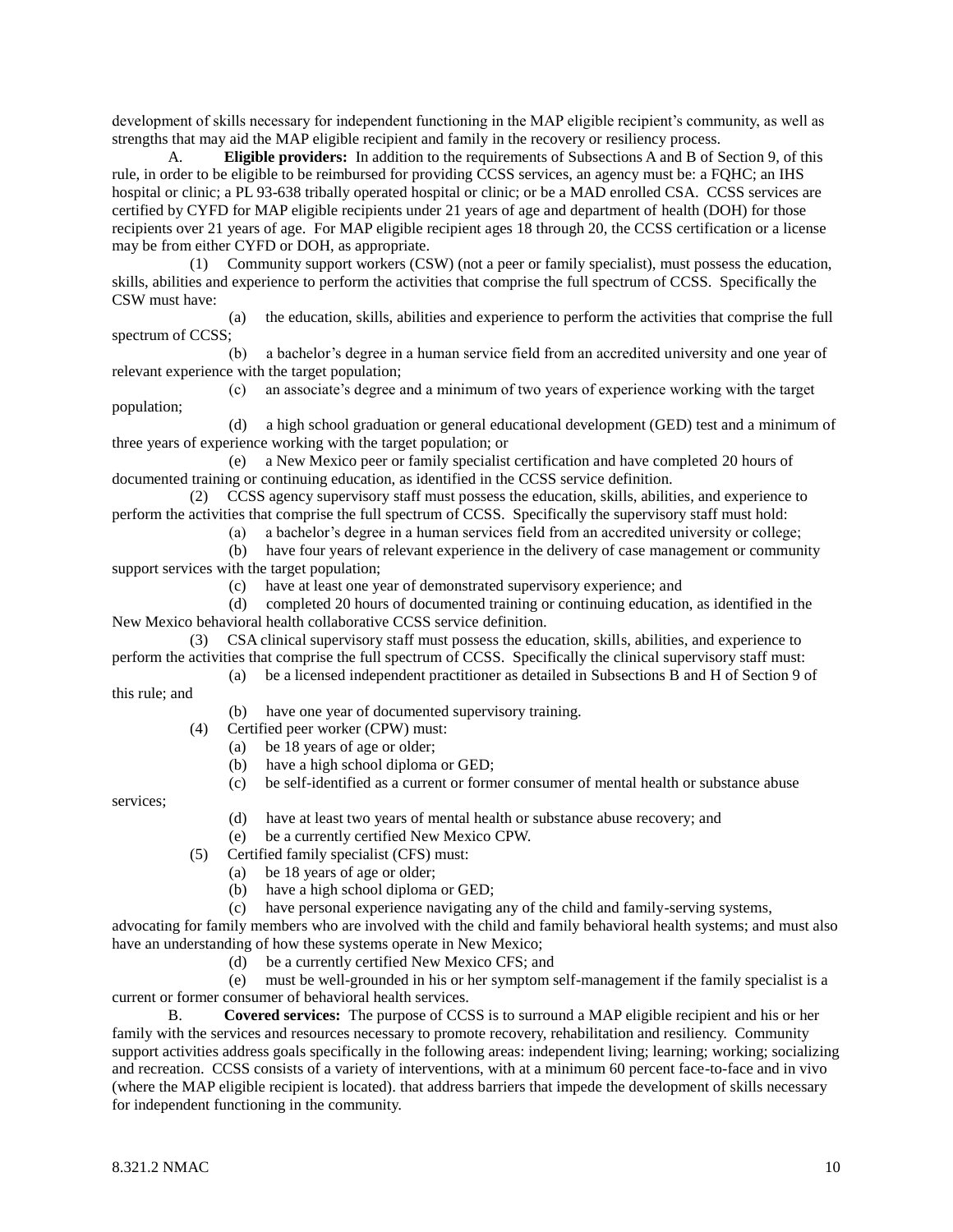(1) CCSS activities include:

 (a) assistance to the MAP eligible recipient in the development and coordination of his or her treatment plan including a recovery or resiliency management plan, a crisis management plan, and, when requested, his or her advanced directives related to the MAP eligible recipient's behavioral health care; and

 (b) assessment support and intervention in crisis situations, including the development and use of crisis plans that recognize the early signs of crisis or relapse, use of natural supports, alternatives to the utilization of emergency departments and inpatient services.

(2) Individualized interventions, with the following objectives:

 (a) services and resources coordination to assist the MAP eligible recipient in gaining access to necessary rehabilitative, medical and other services;

 (b) assistance in the development of interpersonal and community coping and functional skills (e.g., adaptation to home, school and work environments), including:

- (i) socialization skills;
- (ii) developmental issues;
- (iii) daily living skills;
- (iv) school and work readiness activities; and
- (v) education on co-occurring illness;
- (c) encouraging the development of natural supports in workplace and school environments;

 (d) assisting in learning symptom monitoring and illness self-management skills (e.g. symptom management), relapse prevention skills, knowledge of medication and side effects, and motivational and skill development in taking medication as prescribed) in order to identify and minimize the negative effects of symptoms that interfere with the MAP eligible recipient's daily living and to support him or her in maintaining employment and school tenure;

(e) assisting the MAP eligible recipient in obtaining and maintaining stable housing; and

 (f) any necessary follow-up to determine if the services accessed have adequately met the MAP eligible recipient's needs.

 (3) At least 60 percent of non facility-based CCSS provided must be face-to-face and in vivo (where the MAP eligible recipient is located). The CSW must monitor and follow-up to determine if the services accessed have adequately met the MAP eligible recipient's specific treatment needs.

 (4) The CSW will make every effort to engage the MAP eligible recipient and his or her family in achieving the member's treatment or recovery goals.

 (5) When the service is provided by a CPS or CFS, the above functions and interventions should be performed with a special emphasis on recovery values and process, such as:

 (a) empowering the MAP eligible recipient to have hope for, and participate in, his or her own recovery;

 (b) helping the MAP eligible recipient to identify strengths and needs related to attainment of independence in terms of skills, resources and supports, and to use available strengths, resources and supports to achieve independence;

goals; and

(c) helping the MAP eligible recipient to identify and achieve his or her personalized recovery

(d) promoting the MAP eligible recipient's responsibility related to illness self-management.

 (6) Limited CCSS services may be provided by a CSA during discharge planning while a MAP eligible recipient is receiving the following services:

- (a) accredited residential treatment (ARTC);
- (b) residential treatment (RTC);
- (c) group home service;
- (d) impatient hospitalization; or
	- (e) treatment foster care (TFC I and II).

(7) CCSS services may not be provided in conjunction with the following services:

- (a) multi-systemic therapy (MST); or
- (b) assertive community treatment (ACT).

# C. **MAP eligible recipients:**

 (1) CCSS is provided to a MAP eligible recipient 21 years and under who meets the criteria for or is diagnosed as either or both: (a) at risk of or experiencing serious emotional disturbances (SED); (b) has a chronic substance abuse disorder.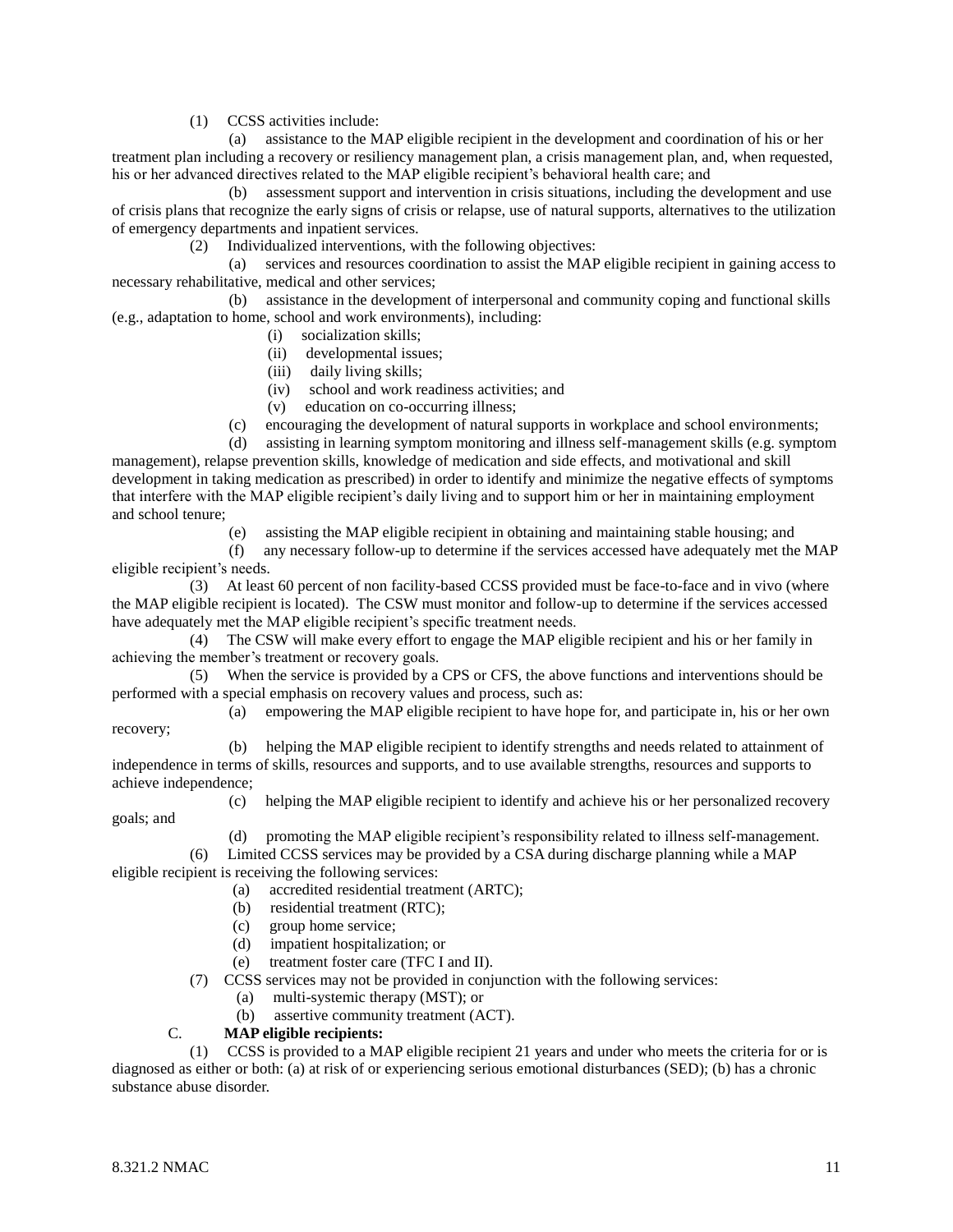(2) MAD covers CCSS for a MAP eligible recipient 21 years and older diagnosed with a severe mental illness (SMI). A co-occurring diagnosis of substance abuse shall not exclude a MAP eligible recipient from CCSS.

D. **Noncovered services:** CCSS are subject to the limitations and coverage restrictions which exist for other MAD services. See 8.310.2 NMAC for a detailed description of MAD general noncovered services and Subsection C of Section 9 of this rule for all noncovered MAD behavioral health services or activities. Specifically, CCSS may not be billed in conjunction with multi-systemic therapy (MST) or ACT services.

E. **Reimbursement:** CCSS agencies must submit claims for reimbursement on the CMS-1500 claim form or its successor; see 8.302.2 NMAC. Once enrolled, a provider receives direction on how to access NMAC rules, instructions for documentation, billing, and claims processing. General reimbursement instructions are found in this rule under Subsection D of Section 9.

[8.321.2.14 NMAC - N, 1-1-14]

**8.321.2.15 DAY TREATMENT:** MAD pays for services furnished by a day treatment provider as part of the EPSDT program for eligible MAP recipients under 21 years of age [42 CFR section 441.57]. The need for day treatment services must be identified through an EPSDT tot-to-teen healthcheck or other diagnostic evaluation. Day treatment services include MAP eligible recipient and parent education, skill and socialization training that focus on the amelioration of functional and behavioral deficits. Intensive coordination and linkage with the MAP eligible recipient's school or other child serving agencies is included. The goals of the service must be clearly documented utilizing a clinical model for service delivery and support.

A. **Eligible providers:** An agency must be certified by CYFD to provide day treatment services in addition to the meeting the general provider enrollment requirements in Subsections A and B of Section 9.

B. **MAP eligible recipients:** MAD covers day treatment services for a MAP eligible recipient under age 21 who:

(1) is diagnosed with an emotional, behavioral, and neurobiological or substance abuse problems;

(2) may be at high risk of out-of-home placement;

 (3) requires structured therapeutic services in order to attain or maintain functioning in major life domains of home, work or school;

 (4) through an assessment process, has been determined to meet the criteria established by MAD or its designee for admission to day treatment services; or

(5) is able to benefit from this LOC.

#### C. **Covered services:**

 (1) Behavioral health day treatment services are non-residential specialized services and training provided during or after school, weekends or when school is not in session. Services include parent and MAP eligible recipient education, skills and socialization training that focus on the amelioration of functional and behavioral deficits. Intensive coordination and linkage with the MAP eligible recipient's school or other child serving agencies is included. Counseling services may be provided in addition to the BMS services. The goals of the service must be clearly documented, utilizing a clinical model for service delivery and support.

 (2) The goal of day treatment is to maintain the MAP eligible recipient in his or her home or community environment.

 (3) Day treatment services must be provided in a school setting or other community setting. However, there must be a distinct separation between these services in staffing, program description and physical space from other behavioral health services offered. Programming is designed to complement and coordinate with the MAP eligible recipient's educational system.

 (4) Services must be based upon the MAP eligible recipient's individualized BMS treatment plan goals and should include interventions with a significant member of the family which are designed to enhance the MAP eligible recipient's adaptive functioning.

 (5) The following services must be furnished by a day treatment service agency to receive reimbursement from MAD:

 (a) the assessment and diagnosis of the social, emotional, physical and psychological needs of the MAP eligible recipient and his or her family for treatment planning ensuring that evaluations already performed are not unnecessarily repeated;

 (b) development of individualized treatment and discharge plans and ongoing reevaluation of these plans;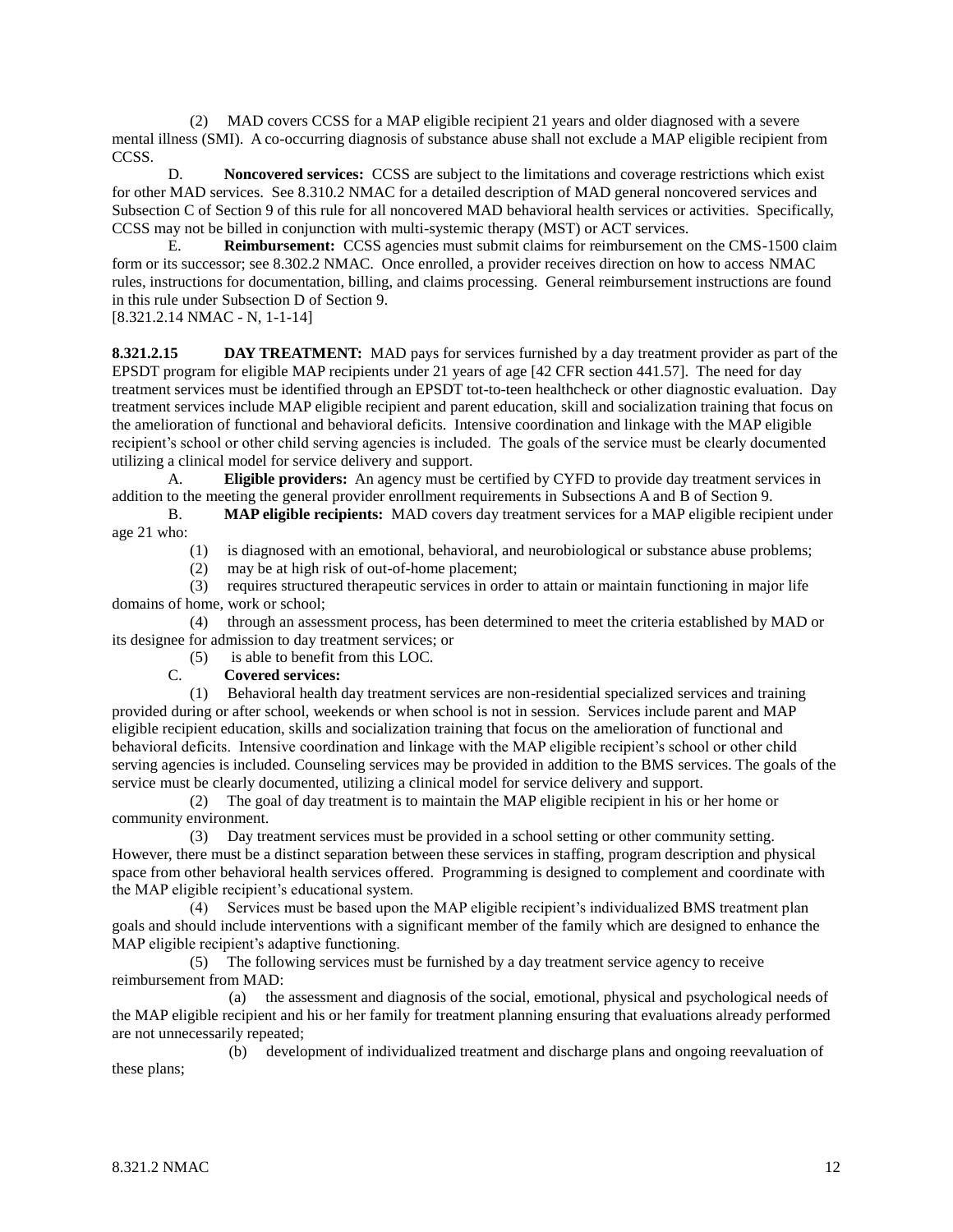(c) regularly scheduled individual, family, multi-family, group or specialized group sessions focusing on the attainment of skills, such as managing anger, communicating and problem-solving, impulse control, coping and mood management, chemical dependency and relapse prevention, if applicable;

 (d) family education and family outreach to assist the eligible recipient in gaining functional and behavioral skills;

(e) supervision of self-administered medication, as clinically indicated;

 (f) therapeutic recreational activities that are supportive of the clinical objectives and identified in each MAP eligible recipient's individualized treatment plan;

(g) availability of appropriate staff to provide crisis intervention during program hours;

 (h) day treatment services are provided at a minimum of four hours of structured programming per day, two to five days per week based on acuity and clinical needs of the MAP eligible recipient and his or her family as identified in the treatment plan; and

(i) payment for performance of these services is included in the day treatment reimbursement

rate.

 (6) Only those activities of daily living and basic life skills that are assessed as being a clinical problem should be addressed in the treatment plan and deemed appropriate to be included in the MAP eligible recipient's individualized program.

 (7) A family who is unable to attend the regularly scheduled sessions at the day treatment facility due to transportation difficulties or other reasons may receive individual family sessions scheduled in the family's home by the day treatment agency.

D. **Noncovered services:** Day treatment services are subject to the limitations and coverage restrictions which exist for other MAD services. See Subsection C of Section 9 of this rule for general noncovered MAD behavioral health services or activities. MAD does not cover the following specific services billed in conjunction with day treatment services:

- (1) educational programs, other than those indicated above;
- (2) pre-vocational training;
- (3) vocational training which is related to specific employment opportunities, work skills or work settings;
	- (4) any service not identified in the treatment plan;
	- (5) recreation activities not related to the treatment issues;
	- (6) leisure time activities such as watching television, movies or playing computer or video games;
	- (7) transportation reimbursement for the therapist who delivers services in the family's home; or

 (8) a partial hospitalization program and all residential programs cannot be offered at the same time as day treatment services.

E. **Prior authorization:** See Subsection F of Section 9 of this rule for the general behavioral health services prior authorization requirements.

F. **Treatment plan:** In addition to the General Treatment Plan requirements in Subsection G of Section 9 of this rule, the treatment plan must be reviewed at least every 30 calendar days or more often when indicated based on the changing clinical needs.

G. **Reimbursement:** Day treatment providers must submit claims for reimbursement on the CMS-1500 claim form or its successor. See Subsection E of Section 9 of this rule for MAD general reimbursement requirements, see 8.302.2 NMAC. Once enrolled, a provider receives instructions on how access documentation, billing and claims processing information.

[8.321.2.15 NMAC - Rp, 8.322.4 NMAC, 1-1-14]

# **8.321.2.16 INPATIENT PSYCHIATRIC CARE IN FREESTANDING PSYCHIATRIC HOSPITALS:**

To assist the MAP eligible recipient receive necessary mental health services, MAD pays for inpatient psychiatric care furnished in freestanding psychiatric hospitals as part of the EPSDT program. If the MAP eligible recipient is receiving services immediately before he or she reaches the age of 21 years, services may continue based on the following conditions, whichever comes first: (1) up to the date the MAP eligible recipient no longer requires the services, or (2) the date the MAP eligible recipient reaches the age of 22 years. The need for inpatient psychiatric care in freestanding psychiatric hospital must be identified in the MAP eligible recipient's tot to teen healthcheck screen or another diagnostic evaluation furnished through a healthcheck referral.

A. **Eligible providers:** An MAD eligible provider must be accredited by at least one of the following:

(1) the joint commission (JC);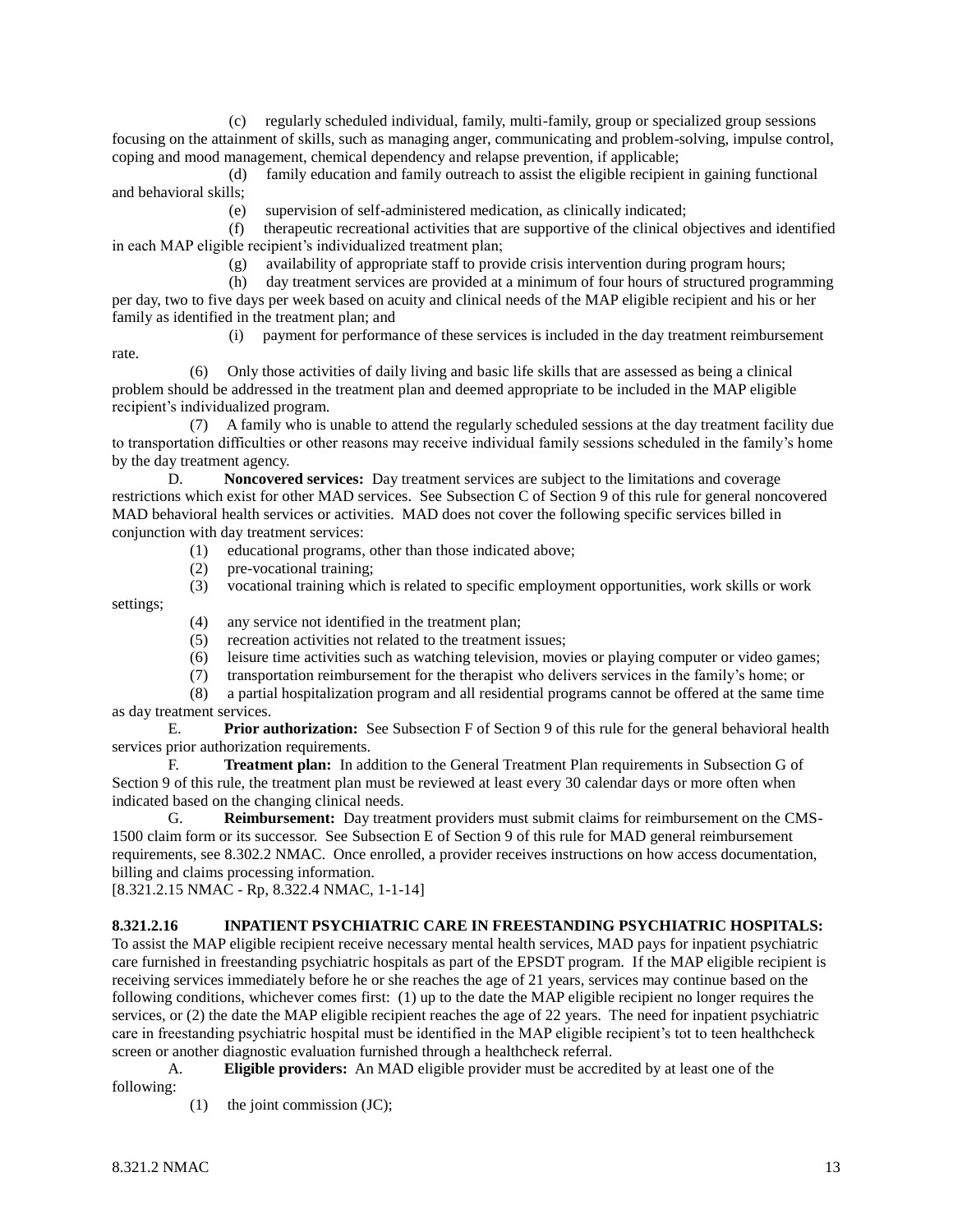(2) the council on accreditation of services for families and children (COA);

(3) the commission on accreditation of rehabilitation facilities (CARF);

(4) another accrediting organization recognized by MAD as having comparable standards;

(5) be licensed and certified by the New Mexico DOH or the comparable agency if in another state;

(6) have a written utilization review (UR) plan in effect which provides for the review of a MAP

eligible recipient's need for the facility's services that meet federal requirements; see 42 CFR Sections 456.201 through 456.245; or

 (7) be an approved MAD provider before it furnishes services; see 42 CFR Sections 456.201 through 456.245.

B. **Covered services:** MAD covers those inpatient psychiatric hospital services furnished in freestanding psychiatric hospitals which are medically necessary for the diagnosis or treatment of mental illness as required by the condition of the MAP eligible recipient. These services must be furnished by eligible providers within the scope and practice of his or her profession (see Section 9 of this rule) and in accordance with federal regulations; see 42 CFR Section 441 Subpart D. Services must be furnished under the direction of a physician.

(1) In the case of a MAP eligible recipient under 21 years of age these services:

 (a) must be furnished under the direction of a board prepared, board eligible, board certified psychiatrist or a licensed psychologist working in collaboration with a similarly qualified psychiatrist; and

 (b) the psychiatrist must conduct an evaluation of the MAP eligible recipient, in person within 24 hours of admission.

 (2) In the case of a MAP eligible recipient under 12 years of age, the psychiatrist must be board prepared, board eligible, or board certified in child or adolescent psychiatry. The requirement for the specified psychiatrist for a MAP eligible recipient under age 12 and a MAP eligible recipient under 21 years of age can be waived when all of the following conditions are met:

 (a) the need for admission is urgent or emergent and transfer or referral to another provider poses an unacceptable risk for adverse patient outcomes;

 (b) at the time of admission, a board prepared, board eligible, or board certified psychiatrist, or in the case of a MAP eligible recipient under 12 years of age, a child psychiatrist is not accessible in the community in which the facility is located;

 (c) another facility which is able to furnish a board prepared, board eligible, board certified psychiatrist, or in the case of a MAP eligible recipient under 12 years of age, a child psychiatrist, is not available or accessible in the community; and

 (d) the admission is for stabilization only and transfer arrangement to the care of a board prepared, board eligible, board certified psychiatrist, or in the case of a MAP eligible recipient under 12 years of age, a child psychiatrist is made as soon as possible under the understanding that if the MAP eligible recipient needs transfer to another facility, the actual transfer will occur as soon as the MAP eligible recipient is stable for transfer in accordance with professional standards.

 (3) The following services must be furnished by a freestanding hospital to receive reimbursement from MAD:

 (a) performance of necessary evaluations and psychological testing for the development of the treatment plan, while ensuring that evaluations already performed are not repeated;

 (b) regularly scheduled structured counseling and therapy sessions for MAP eligible recipient, group, family, or a multifamily group based on individualized needs, as specified in the MAP eligible recipient's treatment plan;

 (c) facilitation of age-appropriate skills development in the areas of household management, nutrition, personal care, physical and emotional health, basic life skills, time management, school, attendance and money management;

 (d) assistance to a MAP eligible recipient in his or her self administration of medication in compliance with state policies and procedures;

 (e) appropriate staff available on a 24-hour basis to respond to crisis situations; determine the severity of the situation; stabilize MAP eligible recipient by providing support; make referrals, as necessary; and provide follow-up;

 (f) a consultation with other professionals or allied care givers regarding a specific MAP eligible recipient;

(g) non-medical transportation services needed to accomplish treatment objectives; and

 (h) therapeutic services to meet the physical, social, cultural, recreational, health maintenance, and rehabilitation needs of the MAP eligible recipient.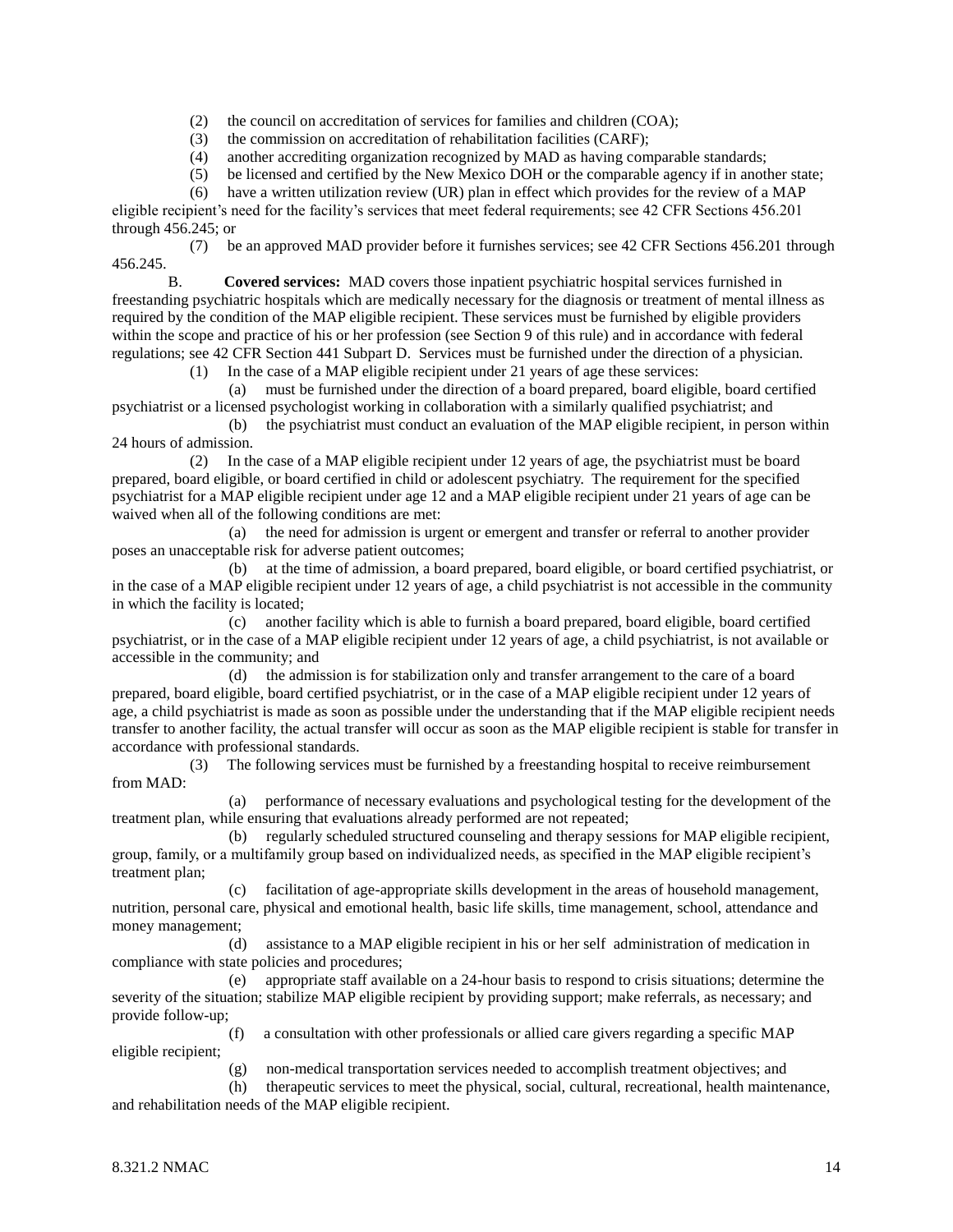C. **Noncovered services:** Services furnished in a freestanding psychiatric hospital are subject to the limitations and coverage restrictions which exist for other MAD services; see Subsection C of Section 9 of this rule for MAD general noncovered services. MAD does not cover the following specific services for a MAP eligible recipient in a freestanding psychiatric hospital in the following situations:

 (1) conditions defined only by V codes in the current version of the international classification of diseases (ICD) or the current version of diagnostic statistical manual (DSM);

(2) services in freestanding psychiatric hospital for MAP eligible recipient 21 years of age or older;

 (3) services furnished after the determination by MAD or its designee has been made that the MAP eligible recipient no longer needs hospital care;

 (4) formal educational or vocational services, other those indicated above, related to traditional academic subjects or vocational training; MAD only covers non-formal education services if they are part of an active treatment plan for a MAP eligible recipient under the age of 21 receiving inpatient psychiatric services; see 42 CFR Section 441.13(b); or

(5) drugs classified as "ineffective" by the FDA drug evaluation.

D. MAD covers "awaiting placement days" in a freestanding psychiatric hospital when the MAD utilization review (UR) contractor determines that a MAP eligible recipient under 21 years of age no longer meets this acute care criteria and determines that the MAP eligible recipient requires a residential LOC which cannot be immediately located. Those days during which the MAP eligible recipient is awaiting placement to the lower LOC are termed awaiting placement days. Payment to the hospital for awaiting placement days is made at the weighted average rate paid by MAD for ARTC services to a MAP eligible recipient classified as level III, IV, or IV+, plus five percent. A separate claim form must be submitted for awaiting placement days.

E. **Treatment plan:** The treatment plan must be developed by a team of professionals in consultation with a MAP eligible recipient, his or her parent, legal guardian or others in whose care the MAP eligible recipient will be released after discharge. The plan must be developed within 72 hours of admission of the eligible recipient's admission to freestanding psychiatric hospitals. The interdisciplinary team must review the treatment plan at least every five calendar days.

(1) The treatment team must consist of at a minimum (see CFR 42 441.156(c-d):

(a) either a:

(i) board eligible or board certified psychiatrist;

(ii) a clinical psychologist who has a doctoral degree and a physician licensed to practice

medicine or osteopathy;

(iii) a physician licensed to practice medicine;

(iv) osteopathic physician with specialized training and experience in the diagnosis and treatment of mental illness, or

 (v) a psychologist who has a master's degree in clinical psychology or who has been certified by the state and his or her RLD practice board;

(b) the team must also include one of the following:

(i) a psychiatric social worker;

(ii) an occupational therapist who is licensed by the state and who has specialized training in treating a MAP eligible recipient under the age of 21 years of age with SED:

 (iii) a RN with specialized training or one year's experience in treating a recipient under the age of 21 years; or

 (iv) a psychologist who has a master's degree in clinical psychology or who has been certified by the state or by his or her RLD practice board.

 (2) The treatment plan and all supporting documentation must be available for review in the MAP eligible recipient's file. The following must be contained in the treatment plan or documents used in the development of the treatment plan:

 (a) shall be based on a diagnostic evaluation that includes examination of the medical, psychological, social, behavioral and developmental aspects of the MAP eligible recipient's situation and reflects the need for inpatient psychiatric care;

 (b) shall be developed by a team of professionals as defined in Paragraph (1) of Subsection E above in consultation with the MAP eligible recipient and, his or her parent, legal guardian, or others in whose care he or she will be released after discharge;

(c) shall have stated treatment objectives;

 (d) shall be prescribed in an integrated program of therapies, activities, and experiences designed to meet the objectives;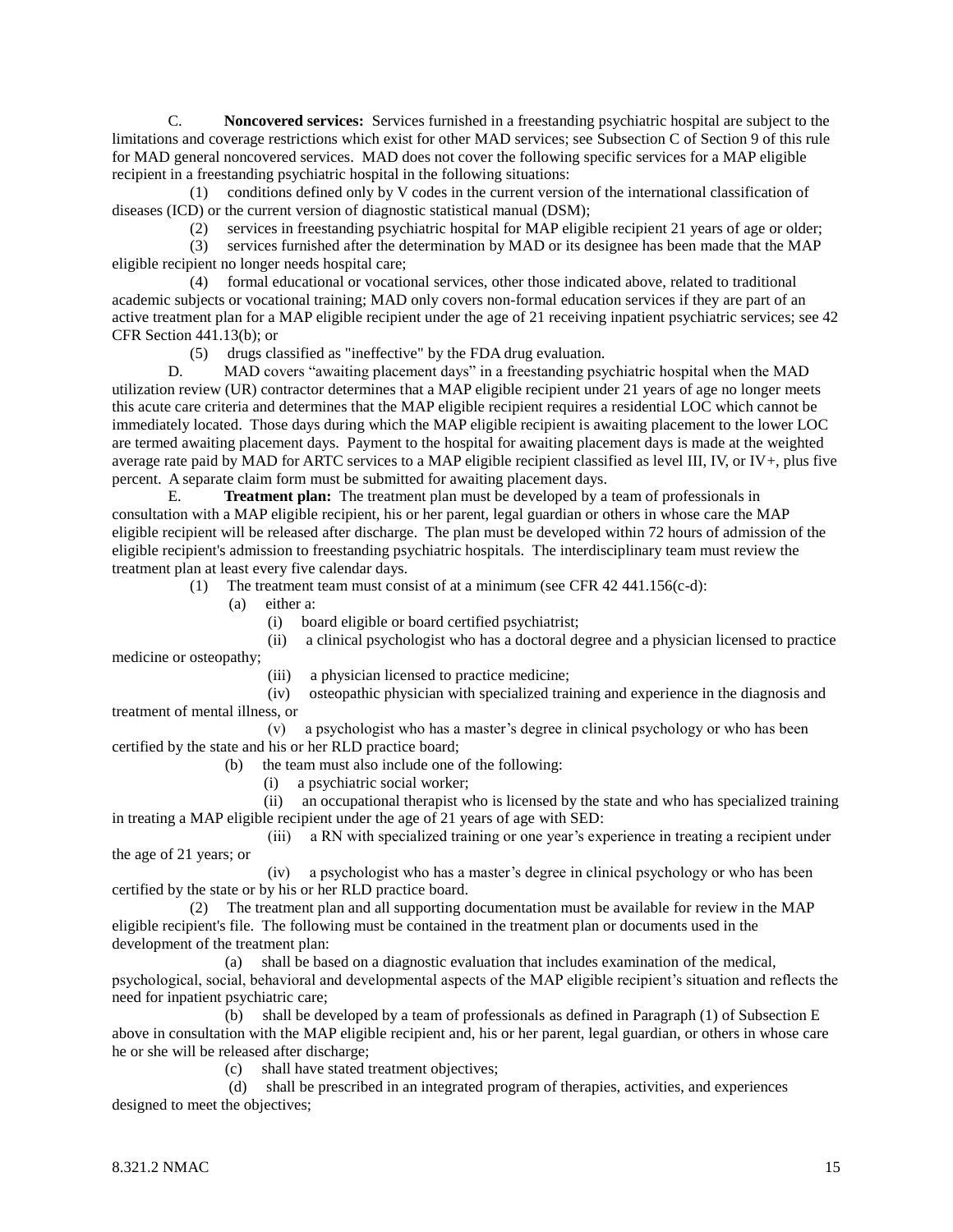(e) include, at the appropriate time, a post-discharge plan and coordination of inpatient services with partial a discharge plan, and related community services to ensure continuity of care with the MAP eligible recipient's family, school, and community upon discharge;

 (f) shall have a statement of the least restrictive conditions necessary to achieve the purposes of treatment;

 (g) shall have a description of intermediate and long-range goals, with a projected timetable for their attainment and the duration and scope of therapy services;

 (h) shall have a statement and rationale of the treatment plan for achieving these intermediate and long-range goals, including the provision for review and modification of the plan;

 (i) shall have specification of staff responsibilities, description of proposed staff involvement, and orders for medication, treatments, restorative and rehabilitative services, activities, therapies, social services, diet, and special procedures recommended for the health and safety of the MAP eligible recipient; and

 (j) shall have the criteria for release to less restrictive settings for treatment and discharge plans, the criteria for discharge, and the projected date of discharge.

F. **Prior authorization and utilization review:** All MAD services are subject to UR for medical necessity, inspection of care, and program compliance. Reviews can be performed before services are furnished, after services are furnished and before payment is made, or after payment is made; see 8.302.5 NMAC. Once enrolled, a provider receives instructions on how to access utilization review documents necessary for prior approval and claims processing.

 (1) All inpatient services for a MAP eligible recipient under 21 years of age in a freestanding psychiatric hospital require prior authorization from MAD or its designee. Services for which prior authorization was obtained remain subject to utilization review at any point in the payment process.

 (2) Prior authorization of services does not guarantee that individuals are eligible for MAD services. Providers must verify that an individual is eligible for MAD services at the time services are furnished and determine if the MAP eligible recipient has other health insurance.

 (3) A provider who disagrees with prior authorization request denials or other review decisions can request a re-review and a reconsideration; see 8.350.2 NMAC.

G. **Discharge planning:** Plans for discharge must begin upon admittance to the facility and be included in the MAP eligible recipient's treatment plan. If the MAP eligible recipient will receive services in the community or in the custody of CYFD, the discharge must be coordinated with those individuals or agencies responsible for post-hospital placement and services. The discharge plan must consider related community services to ensure continuity of care with the MAP eligible recipient, his or her family, and school and community.

H. **Reimbursement:** A freestanding psychiatric hospital service providers must submit claims for reimbursement on the UB04 claim form or its successor; see 8.302.2 NMAC. Once enrolled, providers receive instructions on how to access information on documentation, billing, and claims processing.

 (1) Reimbursement rates for New Mexico freestanding psychiatric hospital is based on TEFRA provisions and principles of reimbursement; see 8.311.3 NMAC. Covered inpatient services provided in freestanding psychiatric hospital will be reimbursed at an interim rate established by HSD to equal or closely approximate the final payment rates that apply under the cost settlement TEFRA principals.

 (2) If a provider is not cost settled, the reimbursement rate will be at the provider's cost-to-charge ratio reported in the provider's most recently filed cost report prior to February 1, 2012. Otherwise, rates are established after considering available cost-to-charge ratios, payment levels made by other payers, and MAD payment levels for services of similar cost, complexity and duration.

 (3) Reimbursement rates for services furnished by a psychiatrist and licensed Ph.D. psychologist in a freestanding psychiatric hospital are contained in 8.311.3 NMAC. Services furnished by a psychiatrist and psychologist in a freestanding psychiatric hospital cannot be included as inpatient psychiatric hospital charges.

 (4) When services are billed to and paid by a MAD coordinated services contractor, the provider must also enroll as a provider with the MAD coordinated services contractor and follow that contractor's instructions for billing and for authorization of services.

 (5) The provider agrees to be paid by a HSD contracted managed care organization (MCO) at any amount mutually-agreed upon between the provider and MCO when the provider enters into contracts with MCO contracting with HSD for the provision of managed care services to a MAP eligible recipient.

 (a) If the provider and the HSD contracted MCO are unable to agree to terms or fail to execute an agreement for any reason, the MCO shall be obligated to pay, and the provider shall accept, 100 percent of the "applicable reimbursement rate" based on the provider type for services rendered under both emergency and nonemergency situations.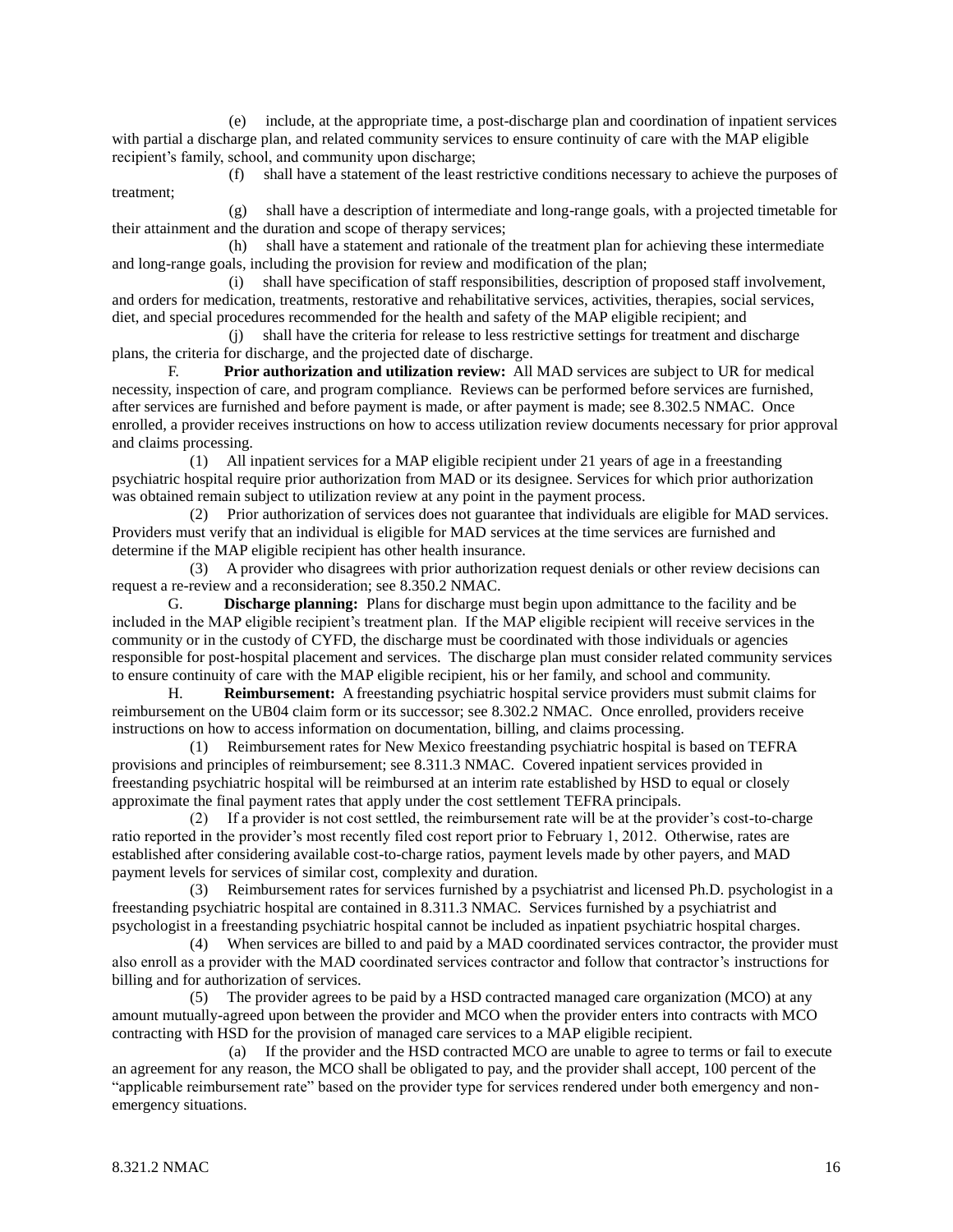(b) The "applicable reimbursement rate" is defined as the rate paid by HSD to the provider participating in the medical assistance programs administered by MAD and excludes disproportionate share hospital and medical education payments.

[8.321.2.16 NMAC - Rp, 8.321.2 NMAC, 1-1-14]

**8.321.2.17 INTENSIVE OUTPATIENT PROGRAM SERVICES:** To help a MAP eligible recipient receive medically necessary services, MAD pays for intensive outpatient program (IOP) services. IOP services provide a time-limited, multi-faceted approach to treatment service for a MAP eligible recipient who requires structure and support to achieve and sustain recovery. The IOP model is based on research and evidence-based interventions that target specific behaviors with individualized behavioral interventions. Services must be delivered through a MAD approved agency, as specified in this section.

A. Eligible providers: See Subsection A of Section 9 of this rule for MAD general provider requirements.

 (1) Specific to IOP, the following types of agencies are eligible to be reimbursed for providing IOP services when they have a research-based model meeting the requirements of this Section Subsection C of this rule:

- (a) a CMHC
- $(b)$  a FOHC:
- (c) an IHS facility;
- (d) a PL.93-638 tribal 638 facility;
- (e) a MAD CSA; or

 (f) an agency approved by MAD after demonstrating that the agency meets all the requirements of IOP program services and supervision requirements; such a MAD approved IOP agency is allowed to have services rendered by non-independent practitioners as listed in Subsection J of Section 9 of this rule.

 (2) Each IOP program must have a clinical supervisor. The clinical supervisor may also serve as the IOP program supervisor. Both clinical services and supervision by licensed practitioners must be conducted in accordance with respective licensing board regulations. An IOP clinical supervisor must meet all the following requirements:

- this rule;
- (a) be licensed as a MAD approved independent practitioner; see Subsection H of Section 9 of
- (b) two years relevant experience with an IOP program;
- (c) one year demonstrated supervisory experience; and
- (d) expertise in both mental health and substance abuse treatment.
- The IOP agency is required to develop and implement a program evaluation system.

 (4) The agency must maintain the appropriate state facility licensure if offering medication treatment or medication replacement services.

 (5) The agency must hold a MAD IOP approval letter and be enrolled by MAD to render IOP services to a MAP eligible recipient. A MAD IOP agency will be provisionally approved for a specified timeframe to render IOP services to a MAP eligible recipient. During this provisional approved time, MAD or its designee will determine if the IOP agency meets MAD IOP requirements and if so, the agency will receive an approval letter for IOP full enrollment.

B. **Coverage criteria:** The IOP model is based on research and evidence-based interventions that target specific behaviors with individualized behavioral interventions. Services must be culturally sensitive and incorporate recovery and resiliency values into all service interventions. Treatment services should address cooccurring mental health disorders, as well as substance use disorders, when indicated. The IOP services are provided through an integrated multi-disciplinary approach or through coordinated, concurrent services with MAD enrolled behavioral health providers, with the intent that the IOP service shall not exclude a MAP eligible recipient with co-occurring disorder.

# C. **Covered services:**

 (1)MAD covers services and procedures that are medically necessary for the evaluation, assessment, diagnosis and treatment of an illness or injury as indicated by the MAP eligible recipient's condition. See Subsection C of Section 9 of this rule for general behavioral health provider requirements. Also see 8.310.2 NMAC*.*

- (2) IOP core services include:
	- (a) individual therapy;
	- (b) group therapy (group membership may not exceed 15 in number); and
	- (c) psycho-education for the MAP eligible recipient and his or her family.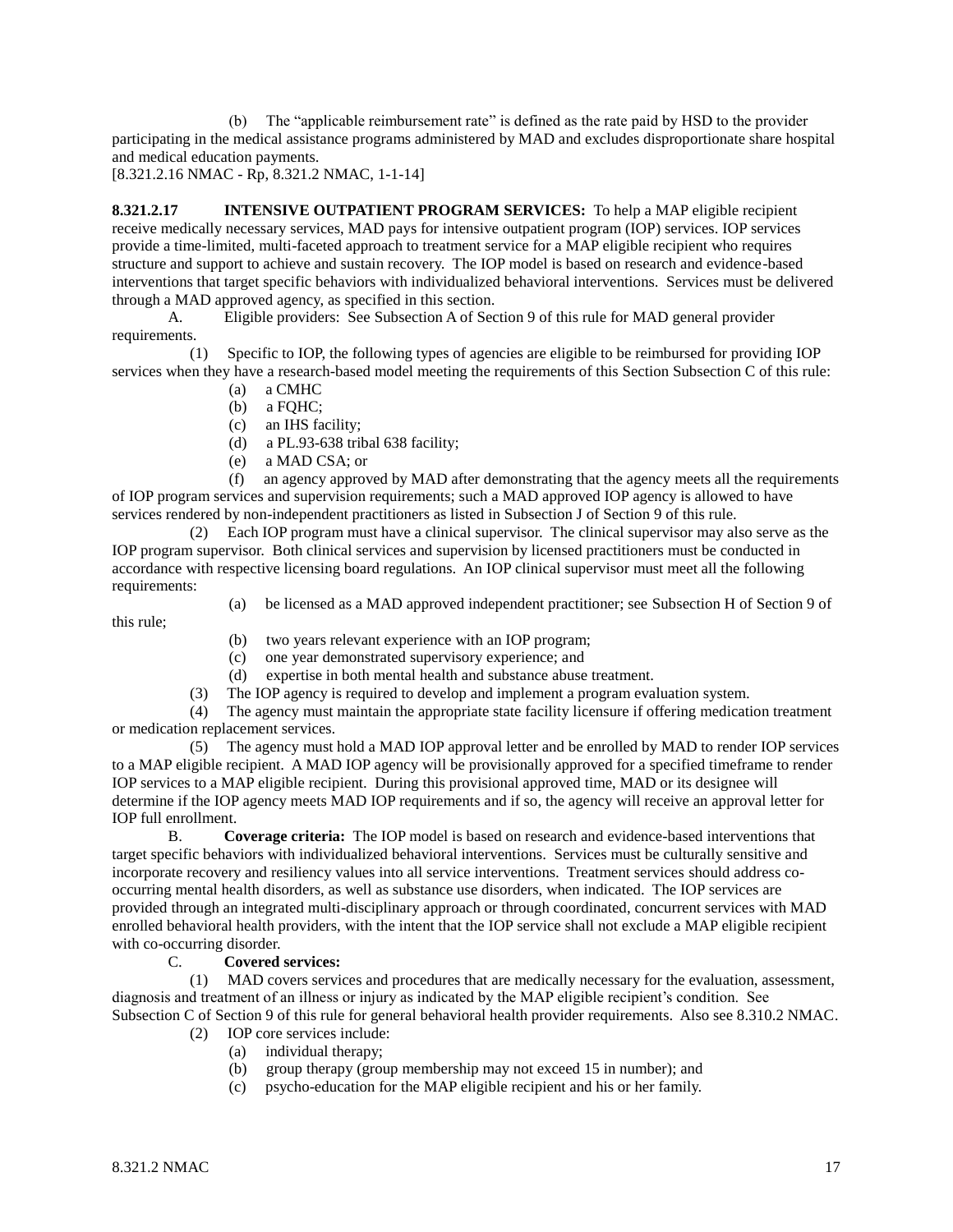(3) A MAP eligible recipient youth or transition-age young adult is defined for this service as 17 years of age and under. This population should engage in IOP treatment in an environment separate from recipients 18 years of age and older who are receiving IOP services.

 (4) Co-occurring mental health and substance use disorders: IOP must accommodate the needs of the MAP eligible recipient with co-occurring substance use and mental health disorders. Treatment services are provided through an integrated multi-disciplinary approach or coordinated, concurrent services with MAD behavioral health providers. Medication management services are available to oversee the use of psychotropic medications.

 (5) The duration of a MAP eligible recipient's IOP intervention is typically three to six months. The amount of weekly services per MAP eligible recipient is directly related to the goals and objectives specified in his or her treatment or service plan.

(6) IOP services must be rendered through one of the following research-based models:

- (a) matrix model adult treatment model;
- (b) matrix model adolescent treatment model;
- (c) Minnesota treatment model;
- (d) integrated dual disorder treatment; or

 (e) other researched-based models than those identified in (a)-(d) above must be approved by MAD or its designee.

 (7) IOP services not provided in accordance with the conditions for coverage as specified in this rule are not a MAD covered service and are subject to recoupment.

# D. **IOP MAP Eligible recipients:**

 (1) IOP services are provided to a MAP eligible recipient, 13 through 17 years of age diagnosed with substance abuse disorder or with co-occurring disorder (SED and substance abuse) or that meet the American society of addiction medicine (ASAM) patient placement criteria for level two (II) - intensive outpatient treatment.

 (2) IOP services are provided to a MAP eligible recipient 18 years of age and over diagnosed with substance abuse disorder or with a co-occurring disorder (SMI and substance abuse) or that meets the ASAM patient placement criteria for level two (II) - intensive outpatient treatment.

 (3) Before engaging in an IOP program, the MAP eligible recipient must have a treatment file containing:

- (a) one diagnostic evaluation; and
- (b) one individualized treatment or service plan that includes IOP as an intervention.

E. **Noncovered services:** IOP services are subject to the limitations and coverage restrictions which exist for other MAD services see Subsection C of Section 9 of this rule for general noncovered MAD behavioral health services and 8.310.2 NMAC for MAD general noncovered services. MAD does not cover the following specific services billed in conjunction with IOP services:

- (1) acute inpatient;
- (2) residential treatment services (i.e., ARTC, RTC, group home, and transitional living services);
- (3) ACT;
- (4) partial hospitalization;

 (5) outpatient therapies (individual, family and group therapy may be billed only if there are clinical issues beyond the scope of IOP services);

- (6) multi-systemic therapy (MST);
- (7) activity therapy; or
- (8) psychosocial rehabilitation (PSR) group services.

F. **Reimbursement:** See Subsection E of Section 9 of this rule for MAD behavioral health general reimbursement requirements and Subsection F for general prior authorization requirements; specifically for IOP services, the agency must submit claims for reimbursement on the CMS-1500 claim form or its successor. IOP services furnished by an IOP team member are billed by and reimbursed to a MAD IOP agency whether the team member is under contract with or employed by the IOP agency.

[8.321.2.17 NMAC - N, 1-1-14]

**8.321.2.18 MEDICATION ASSISTED TREATMENT FOR OPIOID ADDICTION:** MAD provides coverage for medication assisted treatment for opioid addiction (MAT) to a MAP eligible recipient through an opioid treatment center as defined in 42 CFR Part 8, Certification of Opioid Treatment Programs.

A. **Eligible providers:** An opioid treatment center agency is a public or private facility operating a federally certified program to dispense methadone, other narcotic replacement, or narcotic agonist drug items, as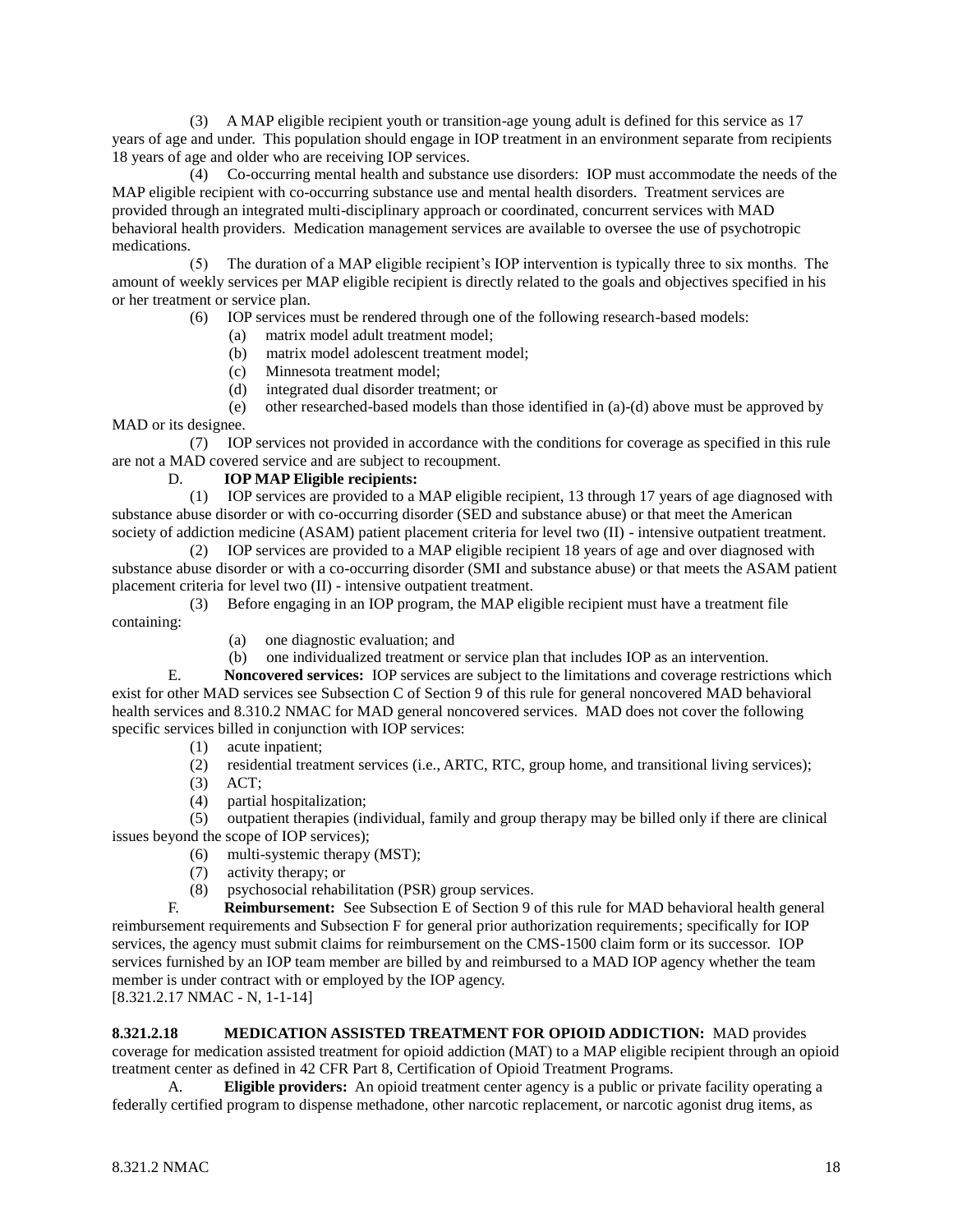part of a detoxification treatment or maintenance treatment as defined in 42 CFR Part 8 Certification of Opioid Treatment Programs. In addition to the requirements found in Subsections A and B of Section 9 of this rule, the following are requirements of an opioid treatment facility:

 (1) The agency must maintain documentation supporting the medical necessity of MAT services in the MAP eligible recipient's medical record per the requirements in 42 CFR Part 8, Certification of Opioid Treatment Programs; and

(2) A MAT agency must provide the following:

(a) its DEA certification to operate an opioid treatment program (OTP);

 (b) a copy of substance abuse and mental health services administration (SAMHSA), center for substance abuse treatment (CSAT) approval to operate an OTP;

 (c) a copy of accreditation by the joint committee (JC) or a copy of the commission on accreditation of rehabilitation facilities (CARF) accreditation; and

 (d) its HSD behavioral health services division (BHSD) approval letter as a methadone provider.

B. **Covered services:** MAT services use a drug or biological that is recognized in the treatment of substance use disorder and provided as a component of a comprehensive treatment program. MAT is also a benefit as a conjunctive treatment regimen for a MAP eligible recipient who is addicted to a substance that can be abused and who meets the DSM-IV-TR and subsequent editions' criteria for a substance use disorder diagnosis.

C. **MAT MAP eligible recipients:**

The agency must ensure through its internal policies and procedures that a MAP eligible recipient is treated for opioid dependency only after the agency's physician determines and documents that:

 (a) the MAP eligible recipient meets the definition of opioid dependence using generally accepted medical criteria, such as those contained in DSM-IV-TR and subsequent editions;

 (b) the MAP eligible recipient has received an initial medical examination as required by 7.32.8.19 NMAC, *opioid treatment program admissions*;

 (c) if the MAP eligible recipient is requesting maintenance treatment, he or she must have been addicted for at least 12 months prior to starting MAT services unless the MAP eligible recipient receives a waiver of this requirement from the agency's physician because the MAP eligible recipient:

(i) was released from a penal institution within the last six months;

(ii) is pregnant, as confirmed by the agency's physician;

(iii) was treated for opioid dependence within the last 24 months; or

 (iv) meets any other requirements specified in 7.32.8 NMAC, *opioid treatment program* regarding waivers, consent, and waiting periods.

 (2) The agency must ensure that a MAP eligible recipient requesting long-term or short-term opioid withdrawal treatment who has had two or more unsuccessful opioid treatment withdrawal treatment episodes within a 12-month period be assessed by the agency's medical director or physician to determine if other forms of treatment may be more appropriate.

D. **Noncovered services:** MAT services are subject to the limitations and coverage restrictions which exist for other MAD services. See Subsection C of Section 9 of this rule for general noncovered MAD behavioral health services and 8.310.2 NMAC for MAD general noncovered services.

E. **Reimbursement:** See Subsection E of Section 9 of this rule for MAD general reimbursement requirements. Specifically:

 (1) the MAT agency, except an IHS or a 638 tribal facility, must submit claims for reimbursement on the CMS 1500 claim form or its successor; see 8.302.2 NMAC and 8.310.12 NMAC for IHS reimbursement details;

 (2) the coverage of services provided to a MAP eligible recipient can be greater than the services required under 42 CFR Part 8 or its successor, *certification of opioid treatment programs;* MAD recognizes it is beneficial to the MAP eligible recipient to receive necessary comprehensive medical and behavioral health services when they can be rendered by the MAT agency at the same time as MAT services.

 (a) The reimbursement rate for administration and dispensing includes the cost of methadone, administering and dispensing methadone, other narcotic replacement or agonist drug items, and substance abuse and HIV counseling as well as other services performed by the agency, unless otherwise described as separately reimbursed are required by 42 CFR Part 8.12 (f), or its successor.

 (b) The following additional MAD reimbursements will be made for the specific drug item if separately reimbursed service payable to the MAT agency:

 (i) a narcotic replacement or agonist drug item other than methadone is administered or dispensed;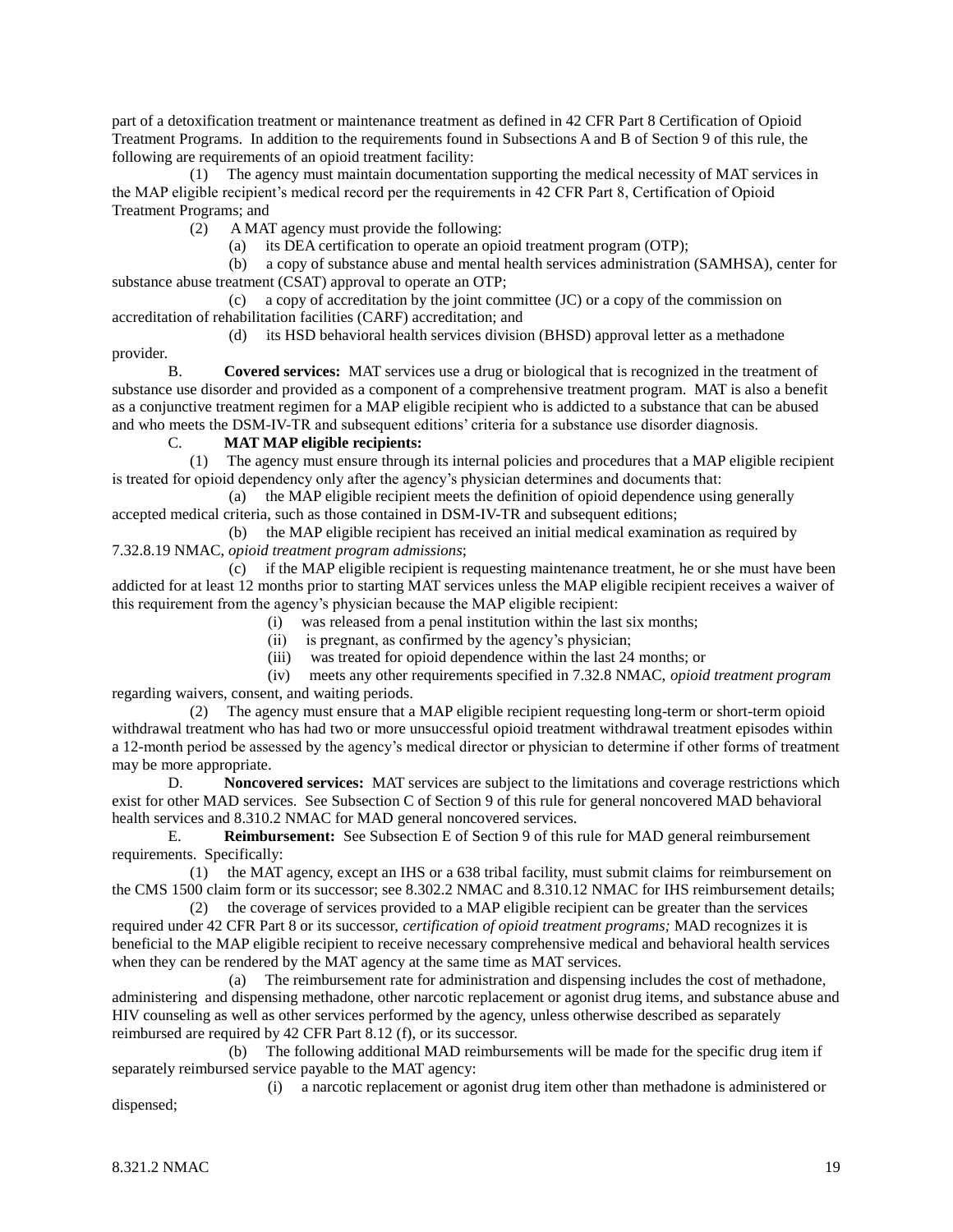(ii) outpatient therapy other than the substance abuse and HIV counseling required by 42 CFR Part 8.12 (f) is reimbursable when rendered by a MAD approved independently licensed provider that meets Subsection H of Section 9 of this rule requirements;

 (iii) a MAP eligible recipient's initial medical examination when rendered by a MAD approved medical provider who meets 8.310.2 and 8.310.3 NMAC requirements;

 (iv) laboratory services provided by a certified laboratory facility when billed by the offsite laboratory, see 8.310.2 and 8.310.3 NMAC;

 (v) full medical examination, prenatal care and gender specific services for a pregnant MAP eligible recipient; if she is referred to a provider outside the agency, payment is made to the provider of the service; or

 (vi) medically necessary services provided beyond those required by CFR 42 CFR Part 8.12 (f), to address the medical issues of the MAP eligible recipient; see 8.310.2 and 8.310.3 NMAC;

 (c) the quantity of service billed for administering or dispensing for each day cannot exceed the combined total of the drug items administered that day plus the number of drug items dispensed on that day; and

 (d) for an IHS and a tribal 638 facility, MAD does not consider MAT services to be outside the IHS all inclusive rate and CCSS is therefore reimbursed at the MAT fee schedule utilizing the appropriate claim form designated by MAD; see 8.310.12 NMAC.

 (3) Claims billed for MAT services must include the MAP eligible recipient's substance use disorder diagnosis.

[8.321.2.18 NMAC - Rp, 8.325.11 NMAC, 1-1-14]

**8.321.2.19 MULTI-SYSTEMIC THERAPY (MST):** To help a MAP eligible recipient 10 up to 18 years of age receive behavioral health services to either remain in or re-enter his or her home and community, MAD pays for MST services as part of EPSDT program. MAD covers medically necessary MST required by the condition of the MAP eligible recipient. MST provides an intensive home, family and community-based treatment for a MAP eligible recipient who is at risk of out-of-home placement or is returning home from an out of home placement and his or her family. The need for MST services must be identified in the MAP eligible recipient's tot to teen healthcheck screen or another diagnostic evaluation. MST provides an intensive home, family and communitybased treatment for MAP eligible recipients ages 10 to 18 and their families who are at risk of out of home placement or are returning home from placement.

A. **Eligible providers:** In addition to the requirements of Subsections A and B of Section 9 of this rule, in order to be eligible to be reimbursed for providing MST services, an agency must hold a copy of MST licensure by MST Inc, of Mt. Pleasant, South Carolina, or any of its approved subsidiaries. MST Inc is a national organization located in Mt. Pleasant, South Carolina, deemed by MAD to be the primary authority on licensure of New Mexico MST programs.

 (1) The MST program shall include an assigned MST team for each MAP eligible recipient. The MST team must include at minimum:

 (a) a master's level independently licensed behavioral health professional clinical supervision; see Subsection H of Section 9 of this rule);

 (b) a licensed master's and bachelor's level behavioral health staff able to provide 24 hour coverage, seven days per week; see Subsection J of Section 9 of this rule);

 (c) a licensed master's level behavioral health practitioner that is required to perform all therapeutic interventions; aA bachelor's level behavioral health practitioner is limited to performing functions defined within the scope of his or her RLD practice board licensure or practice (see Subsection B of Section 9 of this rule);

 (d) a bachelor's level staff that has a degree in social work, counseling, psychology or a related human services field and must have at least three years' experience working with the target population of children, adolescents and their families; and

 (e) staffing for MST services shall be comprised of no more than one-third bachelor's level staff and, at minimum, two-thirds licensed master's level staff.

(2) Clinical supervision must include at a minimum:

 (a) weekly supervision provided by an independently licensed master's level behavioral health practitioner (see Subsection H of Section 9) who is MST trained; this supervision, following the MST supervisory protocol, is provided to team members on topics directly related to the needs of the MAP eligible recipient and his or her family on an ongoing basis; and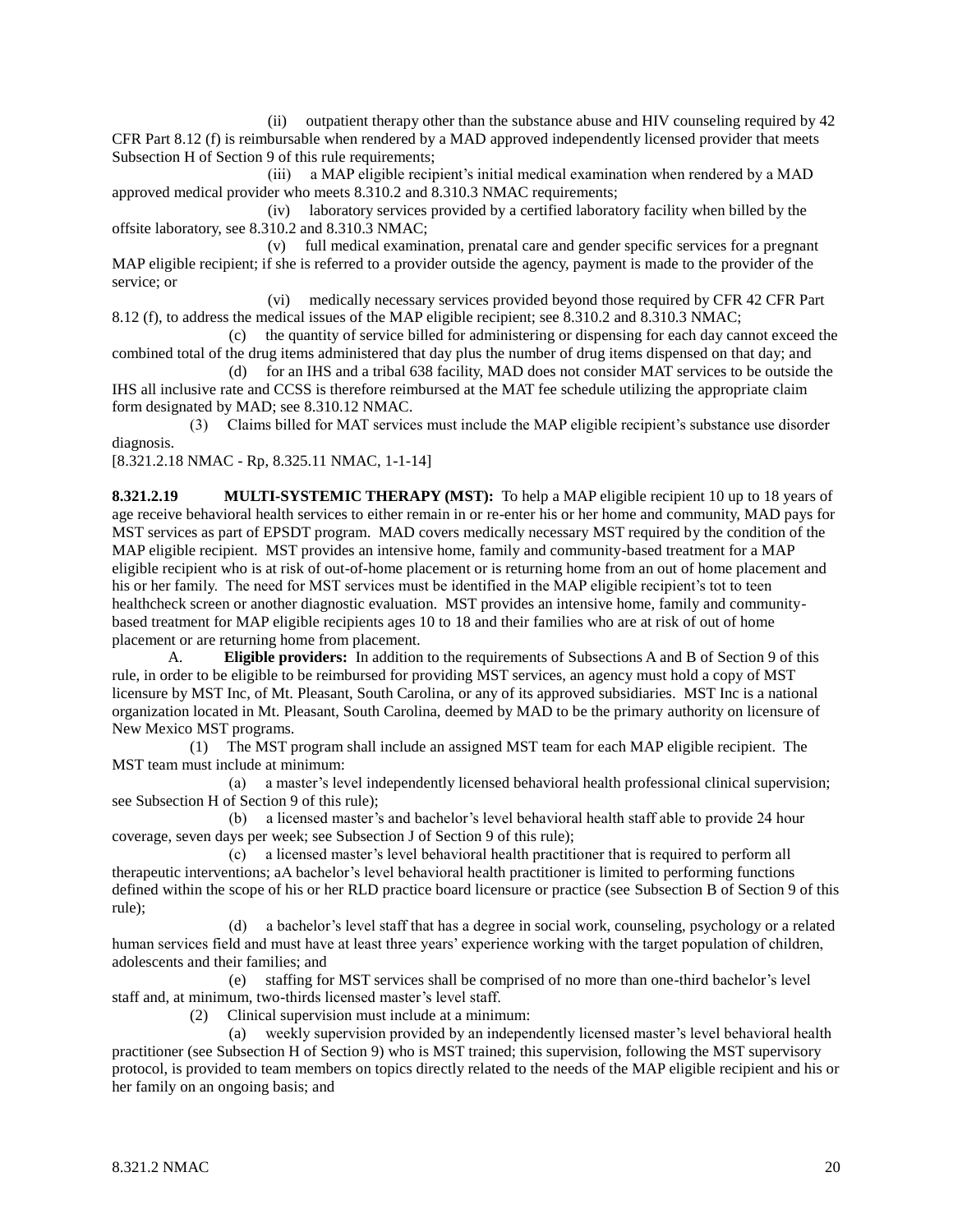(b) one hour of local group supervision per week and one-hour of telephone consultation per week with the MST systems supervisor, provided to team members on topics directly related to the needs of MAP eligible recipient and his or her family on an ongoing basis.

 (3) All clinical staff are required to participate in and complete a prescribed five-day MST introductory training and subsequent quarterly trainings.

# B. **MAP eligible recipients:**

 (1) MST is provided to a MAP eligible recipient 10 to 18 years of age who is diagnosed SED, involved in or at serious risk of involvement with the juvenile justice system; have antisocial, aggressive, violent, and substance-abusing behaviors; is at risk for an out-of-home placement; or is returning from an out-of-home placement where the above behaviors were the focus of his or her treatment and family.

 (2) A co-occurring diagnosis of substance abuse shall not exclude a MAP eligible recipient from the program.

C. **Covered services and service limitations:** MST is a culturally sensitive service, provided by a MST team, provides an intensive home, family and community-based treatment for a MAP eligible recipient who is at risk of an out-of-home placement or is returning home from an out-of-home placement and his or her family. MST services are primarily provided in the MAP eligible recipient's home, but a MST worker may also intervene at the MAP eligible recipient's school and other community settings. Specialized therapeutic and rehabilitative interventions are used to address specific areas of need, such as substance abuse, delinquency and violent behavior.

 (1) The following services must be furnished as part of the MST service to be eligible for reimbursement:

(a) an initial assessment to identify the focus of the MST intervention;

(b) therapeutic interventions with the MAP eligible recipient and his or her family;

- (c) case management; and
- (d) crisis stabilization.

 (2) MST services are conducted by practitioners using the MST team approach. The MST team must have the ability to deliver services in various environments, such as homes, schools, homeless shelters, or street locations. MST services shall:

(a) promote the family's capacity to monitor and manage the MAP eligible recipient's

 (b) involves the MAP eligible recipient's family and other systems, such as the school, probation officers, extended families and community connections;

 (c) provide access to a variety of interventions 24 hours a day, seven days a week, by staff that will maintain contact and intervene as one organizational unit; and

 (d) include structured face-to-face therapeutic interventions to provide support and guidance in all areas of functional domains, such as adaptive, communication, psychosocial, problem solving, and behavior management.

 (3) The duration of MST intervention is typically three to six months. Weekly interventions may range from three to 20 hours a week; less as a MAP eligible recipient nears discharge.

D. **Noncovered services:** MST services are subject to the limitations and coverage restrictions that exist for other MAD services. See Subsection C of Section 9 of this rule for general noncovered specialized behavioral health services.

E. **Reimbursement:** MST agencies must submit claims for reimbursement on the CMS-1500 form or its successor. See Subsection E of Section 9 of this rule for MAD general reimbursement requirements and 8.302.2 NMAC. Once enrolled, the provider agency receives instructions on how to access documentation, billing, and claims processing information.

[8.321.2.19 NMAC - Rp, 8.322.6 NMAC, 1-1-14]

# **8.321.2.20 NON-ACCREDITED RESIDENTIAL TREATMENT CENTERS (RTC) AND GROUP**

**HOMES:** MAD covers those medically necessary services for a MAP eligible recipient under 21 years of age which are designed to develop skills necessary for successful reintegration into his or her family or transition into his or her community. A LOC determination must indicate that the MAP eligible recipient's needs this LOC services furnished in a RTC or group home. Residential services must be rehabilitative and provide access to necessary treatment services in a therapeutic environment. MAD pays for services furnished in a RTC or group home as part of EPSDT program. The need for RTC and group home services must be identified in the MAP eligible recipient's tot to teen healthcheck screen or other diagnostic evaluation furnished through a healthcheck referral.

behavior;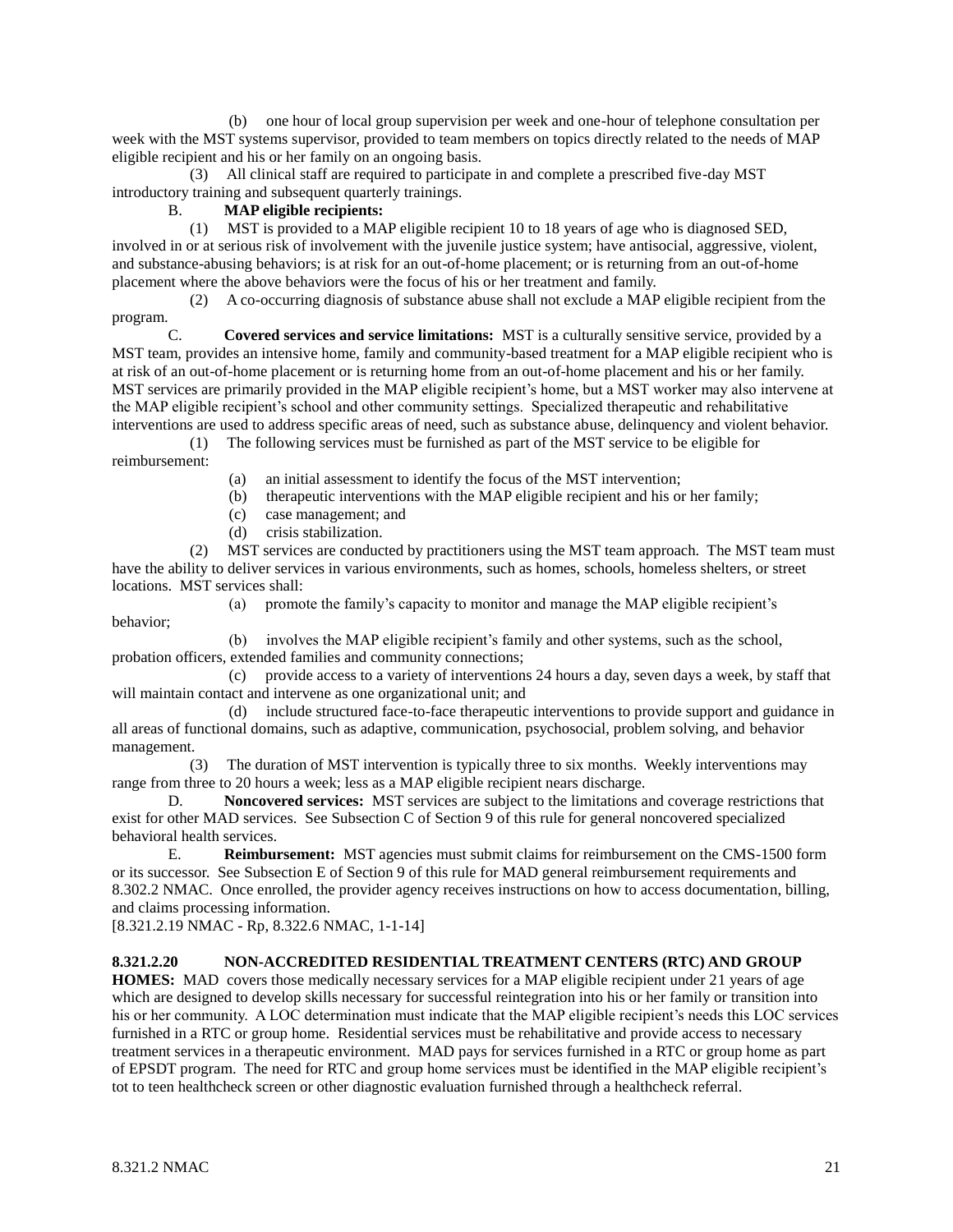A. **Eligible providers:** In addition to the requirements of Subsections A and B of Section 9 of this rule, in order to be eligible to be reimbursed for providing RTC or group home services to a MAP eligible recipient, an agency must meet the following requirements:

 (1) a RTC and group home must be certified by CYFD. If the provider is certified by CYFD as a RTC, that certification will suffice if all other CYFD group home certification requirements are met; or

 (2) if the RTC or group home is operated by IHS or by a federally recognized tribal government, the facility must meet CYFD certifying requirements but is not required to be certified by CYFD; in lieu of receiving a certificate, CYFD will provide MAD copies of the facility review and recommendations; MAD will work with the provider to address the recommendations.

B. **Covered services:** MAD covers accommodation and residential treatment services which are medically necessary for the diagnosis and treatment of a MAP eligible recipient's condition. A RTC or group home must provide an interdisciplinary psychotherapeutic treatment program on a 24-hour basis to the MAP eligible recipient. The following are covered services:

 (1) performance of necessary evaluations and psychological testing of the MAP eligible recipient for the development of his or her treatment plan, while ensuring that evaluations already performed are not repeated;

 (2) provide regularly scheduled counseling and therapy sessions in an individual, family or group setting following the MAP eligible recipient's treatment plan;

 (3) facilitation of age-appropriate skills development in the areas of household management, nutrition, personal care, physical and emotional health, basic life skills, time management, school attendance and money management to the MAP eligible recipient;

 (4) assistance to the MAP eligible recipient in his or her self-administration of medication in compliance with state statute, regulation and rules;

 (5) appropriate staff available on a 24-hour basis to respond to crisis situations, determine the severity of the situation, stabilize the MAP eligible recipient by providing support, making referrals, as necessary, and provide follow-up;

recipient;

(6) consultation with other professionals or allied caregivers regarding a specific MAP eligible

(7) non-medical transportation services needed to accomplish the treatment objective; and

 (8) therapeutic services to meet the physical, social, cultural, recreational, health maintenance and rehabilitation needs of the MAP eligible recipient.

C. **Noncovered services:** RTC and group home services are subject to the limitations and coverage restrictions that exist for other MAD services. See Subsection C of Section 9 of this rule for general MAD behavioral health noncovered services or activities. MAD does not cover the following specific services billed in conjunction with RTC and group home services to a MAP eligible recipient:

 (1) CCSS except by a CCSS agency when discharge planning with the MAP eligible recipient from the RTC or group home facility;

 (2) services not considered medically necessary for the condition of the MAP eligible recipient, as determined by MAD or its designee;

(3) room and board;

(4) services for which prior approval was not obtained; or

 (5) services furnished after the a MAD or its designee determination that the recipient no longer meets the LOC for RTC or group home care.

D. **Treatment plan:** The treatment plan must be developed by a team of professionals in consultation with the MAP eligible recipient, his or her parent, legal guardian and others in whose care he or she will be released after discharge. The plan must be developed within 14 calendar days of the MAP eligible recipient's admission to a RTC or group home. In addition to the requirements of Subsection G of Section 9 of this rule, the interdisciplinary team must review the treatment plan at least every 14 days. The MAP eligible recipient's file must contain the treatment plan and the documents used in the development of the treatment plan and all other supporting documentation.

E. **Prior authorization:** Before a RTC or group home service is furnished to a MAP eligible recipient, a prior authorization is required from MAD or its designee. Services for which prior authorization was obtained remain subject to utilization review at any point in the payment process.

F. **Reimbursement:** A RTC or group home agency must submit claims for reimbursement on the UB-04 form or its successor. See Subsection E of Section 9 of this rule for MAD general reimbursement requirements and see 8.302.2 NMAC. Once enrolled, the agency receives instructions on how to access documentation, billing, and claims processing information. For IHS and a tribal 638 facility, MAD considers RTC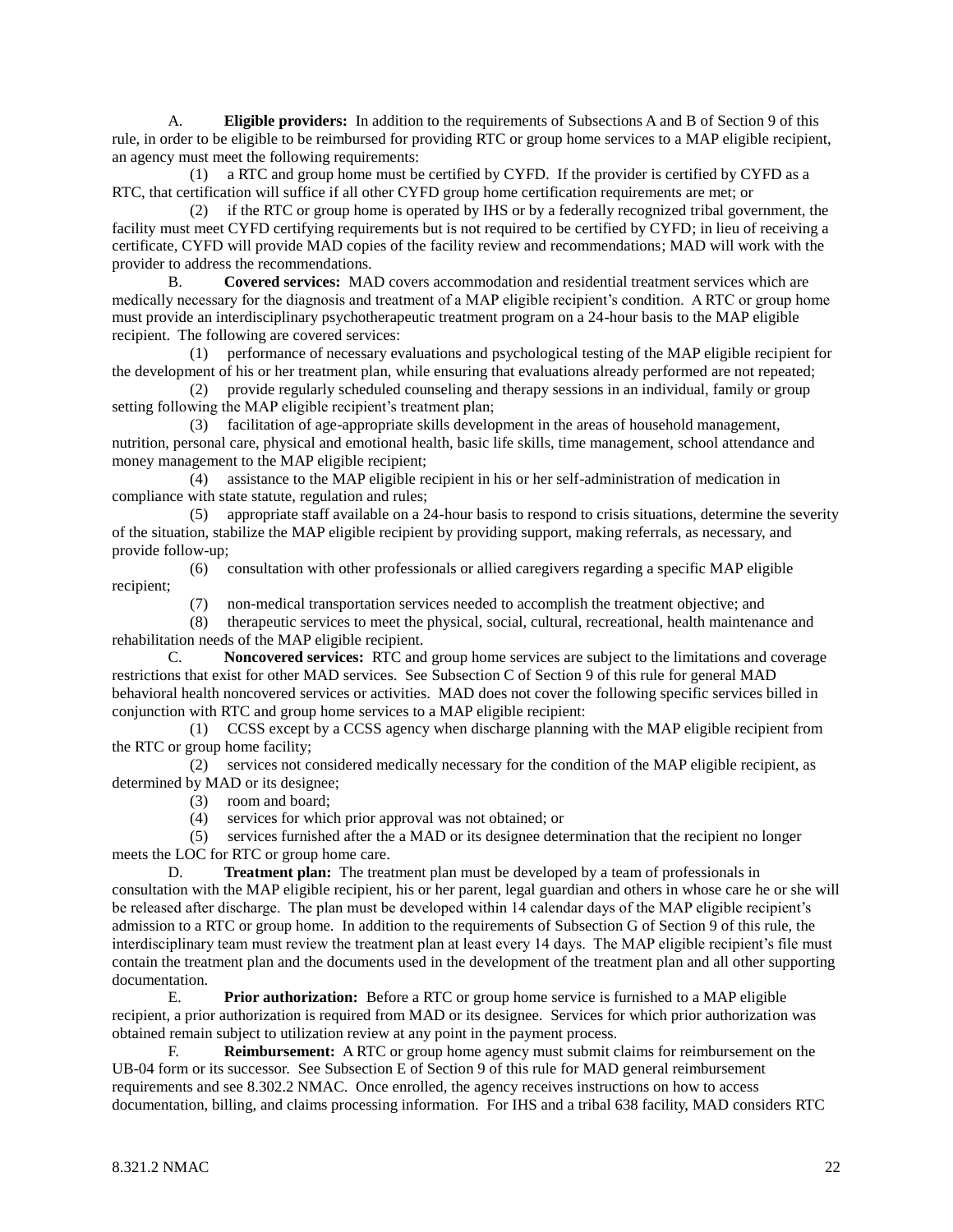services to be outside the IHS all inclusive rate and RTC is therefore reimbursed at the MAD fee schedule utilizing the appropriate claim form designated by MAD.

 (1) The fee schedule is based on actual cost data submitted by the RTC or group home agency. Cost data is grouped into various cost categories for purposes of analysis and rate setting. These include direct service, direct service supervision, therapy, admission and discharge planning, clinical support, non-personnel operating, administration and consultation.

 (a) The MAD fee schedule reimbursement covers those services considered routine in the residential setting. Routine services include, but are not limited to: counseling, therapy, activities of daily living, medical management, crisis intervention, professional consultation, transportation, rehabilitative services and administration.

(b) Services which are not covered in routine services include:

 (i) direct services furnished by a psychiatrist or licensed Ph.D. psychologist; these services can be billed directly by the provider; see 8.310.3 NMAC; and

 (ii) other MAD services that a MAP eligible recipient might require that are not furnished by the facility, such as pharmacy services, primary care visits, laboratory or radiology services, are billed directly by the applicable providers and are governed by the applicable sections of NMAC rules.

(c) Services which are not covered in the routine rate and are not a MAD-covered service

include:

(i) room and board; and

(ii) services not related to medical necessity, clinical treatment, and patient care.

 (2) A vacancy factor of 24 days annually for each MAP eligible recipient is built into the rate to allow for therapeutic leave and trial community placement. Since the vacancy factor is built into the rate, a RTC and group home agency cannot bill nor be reimbursed for days when the MAP eligible recipient is absent from the facility.

[8.321.2.20 NMAC - Rp, 8.321.4 NMAC, 1-1-14]

# **8.321.2.21 OUTPATIENT AND PARTIAL HOSPITALIZATION SERVICES IN A FREESTANDING**

**PSYCHIATRIC HOSPITAL:** To help a MAP eligible recipient under 21 years of age receive the level of services needed, MAD pays for outpatient hospital and partial hospitalization services furnished in a freestanding psychiatric hospital as part the EPSDT program. These services are provided upon release of an inpatient stay to address follow-up care. The need for outpatient or partial hospitalization services must be identified in the tot to teen healthcheck screen or other diagnostic evaluation furnished through a healthcheck referral.

A. **Eligible providers:** In addition to the requirements found in Subsections A and B of Section 9 of this rule, an eligible provider includes a facility JO accredited, and licensed and certified by DOH or the comparable agency in another state.

B. **Coverage criteria:** MAD covers only those services which meet the following criteria:

 (1) Services that are prescribed by a psychiatrist or licensed Ph.D. psychologist and furnished under an individualized written treatment plan established by the MAD enrolled psychiatrist or licensed Ph.D. psychologist after any necessary consultation with appropriate staff members. The plan must state the type, amount, frequency and duration of the services to be furnished, indicate the diagnoses, anticipated goals and must be developed with the MAP eligible recipient and his or her parent or guardian. The treatment plan must be developed within 14 calendar days of admission to the partial hospitalization or outpatient program.

 (2) Treatment is supervised and periodically evaluated by a MAD enrolled psychiatrist or licensed Ph.D. psychologist to determine the extent to which treatment goals are being realized. The psychiatrist or licensed Ph.D. psychologist must also provide supervision and direction to any behavioral health practitioner involved in the MAP eligible recipient's treatment. The psychiatrist or licensed Ph.D. psychologist must see the MAP eligible recipient periodically to evaluate the course of treatment and to determine the extent to which treatment goals are being realized and whether changes in direction or emphasis are needed.

 (3) Treatment must be reasonably expected to improve the MAP eligible recipient's condition or designed to reduce or control the MAP eligible recipient's psychiatric symptoms to prevent relapse or hospitalization and to improve or maintain the MAP eligible recipient's level of functioning. Control of symptoms and maintenance of a functional level to avoid further deterioration or hospitalization are acceptable expectations of improvement.

C. **Covered services and service limitations:** The following services must be furnished by a MAD enrolled provider delivering outpatient hospital or a partial hospitalization as part of the freestanding psychiatric hospital services to receive reimbursement from MAD. Payment for performance of these services is included in the facility's reimbursement rate: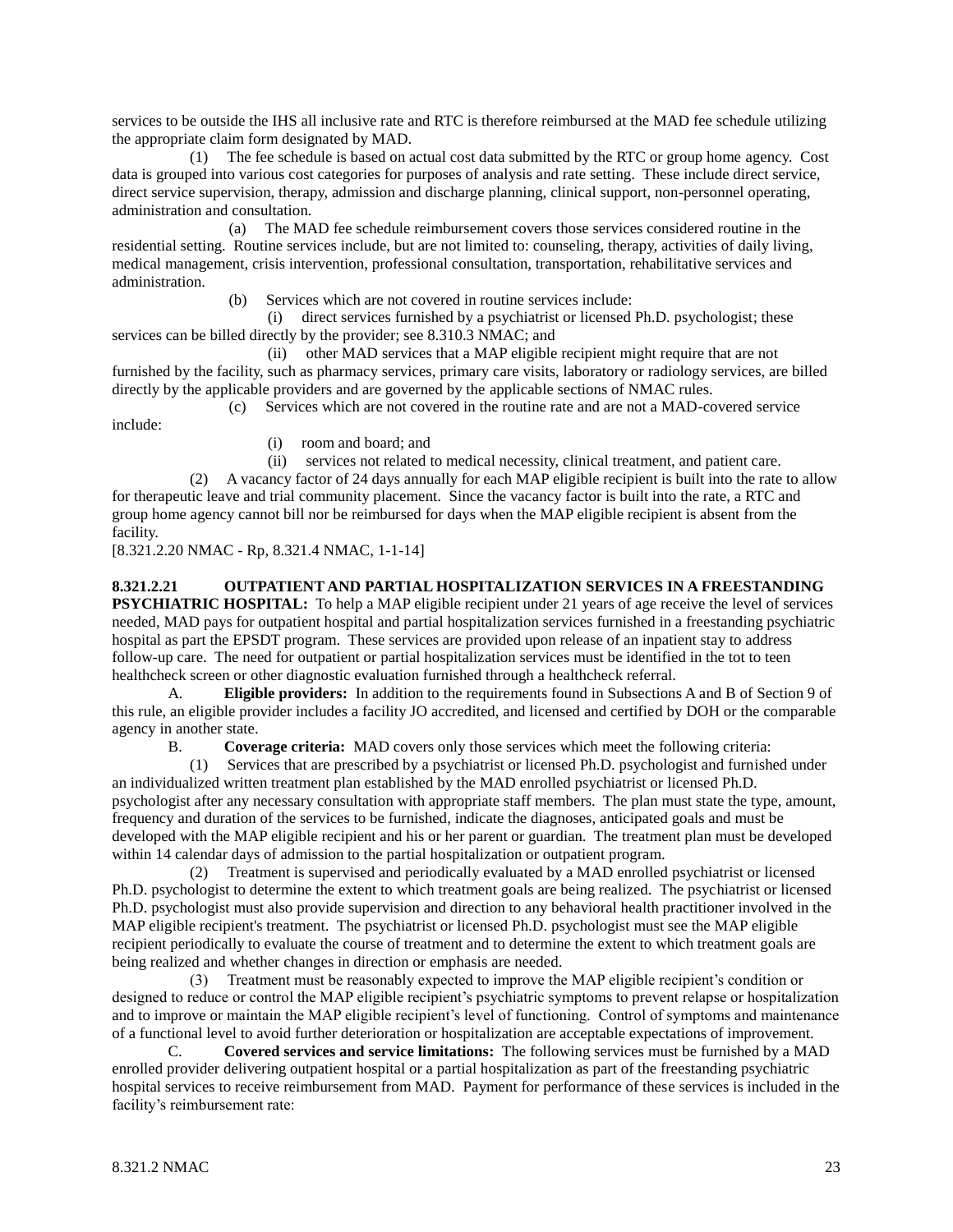(1) performance of necessary evaluations and psychological testing for the development of the treatment plan, while ensuring that evaluations already performed are not repeated;

 (2) regularly scheduled structured counseling and therapy sessions for a MAP eligible recipient, his or her family, group or multifamily group based on individualized needs furnished by social workers, trained psychiatric nurses, other behavioral health professionals who are employed by the hospital, as specified in the treatment plan;

 (3) facilitation of age-appropriate skills development in the areas of household management, nutrition, personal care, physical and emotional health, basic life skills, time management, school attendance and money management;

 (4) assistance to the MAP eligible recipient in his or her self-administration of medication in a manner that complies with state policies and procedures;

 (5) appropriate staff available on a 24-hour basis to respond to crisis situations, determine the severity of the situation, stabilize the MAP eligible recipient by providing support, provide follow-up for crisis situation and schedule follow-up appointments;

 (6) consultation with other professionals or allied caregivers regarding a specific MAP eligible recipient;

- (7) non-medical transportation services needed to accomplish the treatment objective;
- (8) consultation with other professionals or allied caregivers regarding a specific MAP eligible

recipient;

(9) non-medical transportation services needed to accomplish the treatment objective;

 (10) discharge planning and referrals as necessary to community programs as part of the planning. D. **Noncovered services:** Outpatient and partial hospitalization services are subject to the limitations and coverage restrictions which exist for other MAD services. See Subsection C of Section 9 of this rule for all general noncovered MAD behavioral health services or activities. MAD does not cover the following specific services with outpatient and partial hospitalization:

- (1) meals;
- (2) transportation by the partial hospitalization provider;
- (3) activity therapies, group activities or other services which are primarily recreational or divisional in nature;

 (4) programs which provide social and recreational activities to recipients who need some supervision during the day

 (5) programs which are generally community support groups in non-medical settings for a SED individual for the purpose of social interaction;

(6) outpatient hospital program consisting entirely of social activities;

 (7) formal educational and vocational services related to traditional academic subjects or vocational training; non-formal education services can be covered if they are part of an active treatment plan for the MAP eligible recipient; see 42 CFR Section 441.13(b);

- (8) hypnotherapy or biofeedback; or
- (9) services to treat social maladjustments without manifest psychiatric disorders, including occupational maladjustment, marital maladjustment, and sexual dysfunction.

E. **Treatment plan:** An individualized treatment plan must be developed by a team of professionals in consultation with the MAP eligible recipient, parent, legal guardian or others in whose care the MAP eligible recipient will be released after discharge within 14 calendar days of the MAP eligible recipient's admission. The interdisciplinary team must participate in the treatment planning at least every 30 calendar days. See Subsection G of Section 9 of this rule for MAD general treatment plan requirements.

F. **Prior authorization:** All outpatient and partial hospitalization services furnished in a freestanding psychiatric hospital must be prior authorization (PA) from MAD or its UR contractor; see Subsection F of Section 9 this rule for MAD general prior authorization requirements.

G. **Reimbursement:** A provider of outpatient and partial hospitalization services must submit claims for reimbursement on the UB 04 claim form or its successor. See 8.302.2 NMAC and Subsection E of Section 9 of this rule for MAD general reimbursement requirements. Specific to outpatient and partial hospitalization services:

 (1) are reimbursed at an interim rate established by HSD to equal or closely approximate the final payment rates that apply under the cost settlement TEFRA principles using the Title XVIII (medicare) principles; for those services reimbursed using the medicare allowable cost methodology, MAD reduces the medicare allowable costs by three percent; outpatient and partial hospitalization services that are not cost settled, will be reimbursed at the provider's cost-to-charge ratio reported in the provider's most recently filed cost report prior to February 1,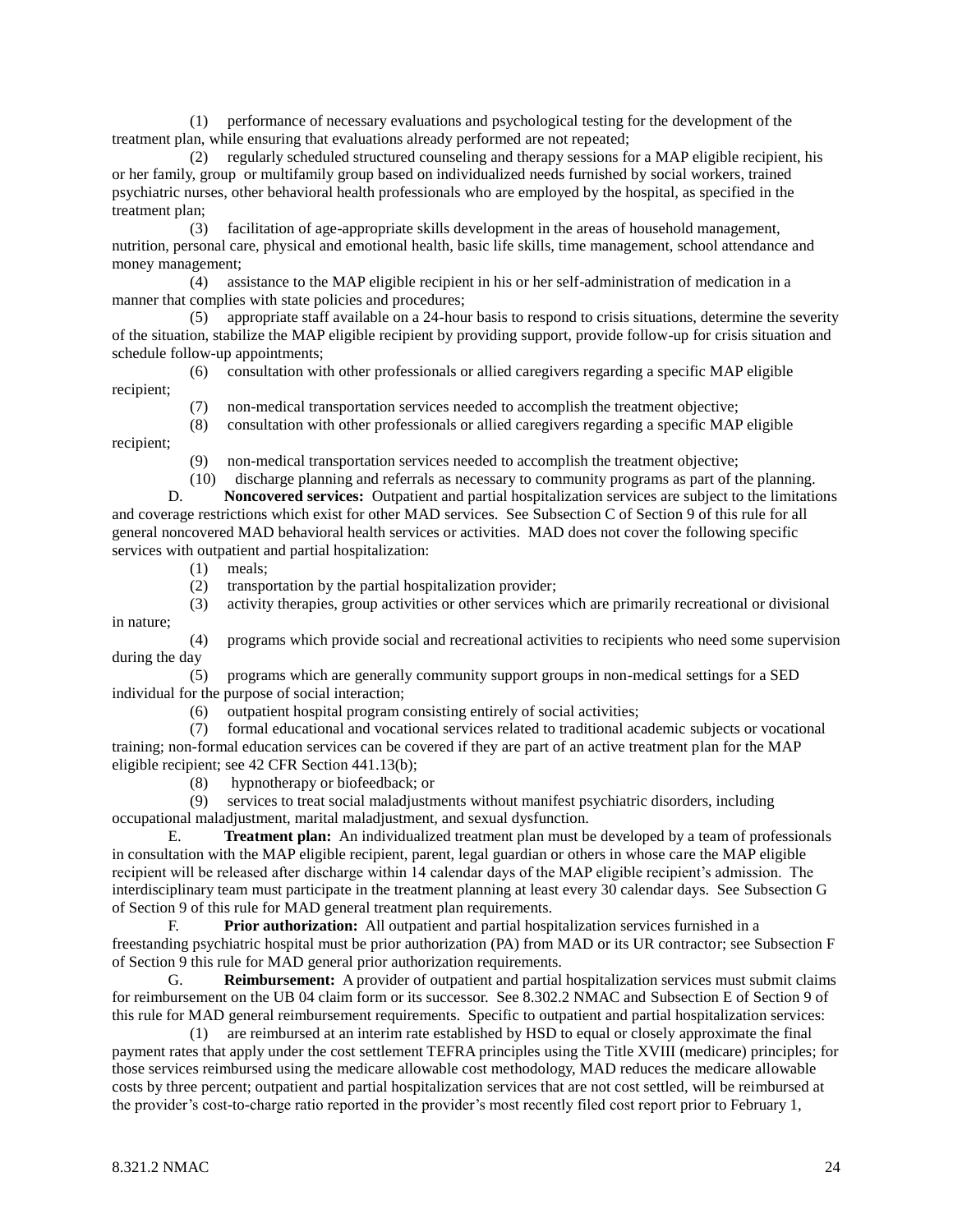2012; otherwise, rates are established after considering available cost-to-charge ratios, payment levels made by other payers, and MAD payment levels for services of similar cost, complexity and duration; and

 (2) any professional services are billed and reimbursed to the provider under a separate professional component number, all costs for these services must be removed from the hospital cost report prior to cost settlement or rebasing.

[8.321.2.21 NMAC - Rp, 8.321.5 NMAC, 1-1-14]

# **8.321.2.22 OUTPATIENT BEHAVIORAL HEALTH PROFESSIONAL SERVICES:**

A. Psychological, counseling and social work: These services mean diagnostic or active treatments with the intent to reasonably improve a MAP eligible recipient's physical, social, emotional and behavioral health or substance abuse condition. Services are provided to a MAP eligible recipient whose condition or functioning can be expected to improve with these interventions. Psychological, counseling and social work services are performed by licensed psychological, counseling and social work staff acting within their scope of practice (see Subsections B, H-J of Section 9 of this rule). These services include, but are not limited, to testing and evaluation that appraise cognitive, emotional and social functioning and self concept. Therapy and treatment includes the planning, managing and providing a program of psychological services to the MAP eligible recipient with diagnosed behavioral health condition and may include consultation with his or her family and other professional staff.

B. An assessment or evaluation must be conducted at least annually or more frequently if indicated by the MAP eligible recipient's condition or applicable federal or state statute, regulation, rule or law. The assessment must be signed by the practitioner operating within his or her scope of licensure (see Subsection B of Section 9 of this rule). Based on the MAP eligible recipient's annual assessment, the MAP eligible recipient's treatment file must document the extent to which his or her treatment goals are being met and whether changes in direction or emphasis of the treatment are needed.

[8.321.2.22 NMAC - N, 1-1-14]

**8.321.2.23 PSYCHOSOCIAL REHABILITATION SERVICES:** To help adult MAP eligible recipient with SMI receive a range of psychosocial services, MAD pays for psychosocial rehabilitation services (PSR). The services are limited to goal oriented PSR services which are individually designed to accommodate the level of the MAP eligible recipient's functioning and which reduce the disability and restore his or her best possible level of functioning.

# A. **Eligible providers:**

 (1) The following psychosocial rehabilitation agencies are eligible to be reimbursed for furnishing PSR to a MAP eligible recipient:

- (a) an IHS facility;
- (b) a CMHC licensed by DOH; or
- (c) a CSA with CMHC licensure;

 (2) An agency which furnishes PSR services must have direct experience in successfully serving individuals with SMI.

 (3) Agency staff must possess the education, skills, abilities, and experience to perform the activities that comprise the full spectrum of PSR services. See Subsection A of Section 9 of this rule for MAD general provider requirements. A PSR agency must have the following:

- (a) its copy of DOH licenses as a CMHC if so enrolled; and
- (b) a copy of its New Mexico behavioral health collaborative letter of approval as a CSA if so

enrolled;

B. **Coverage criteria:** MAD covers only those PSR services which comply with DOH mental health standards and are medically necessary to meet the individual needs of the MAP eligible recipient, as delineated in his or her treatment plan. Medical necessity is based upon the MAP eligible recipient's level of functioning as affected by his or her SMI. The services are limited to goal oriented PSR services which are individually designed to accommodate the level of the MAP eligible recipient's functioning and which reduce the disability and restore the recipient to his or her best possible level of functioning.

C. **Covered services:** MAD covers PSR services which include a cadre of services designed to reduce symptomatology and restore basic skills necessary to function independently in the MAP eligible recipient's community. MAD covers the following PSR services detailed below for a MAP eligible recipient. These services are further defined by current procedure terminology (CPT) and healthcare common procedure coding system (HCPCS) identified for PSR.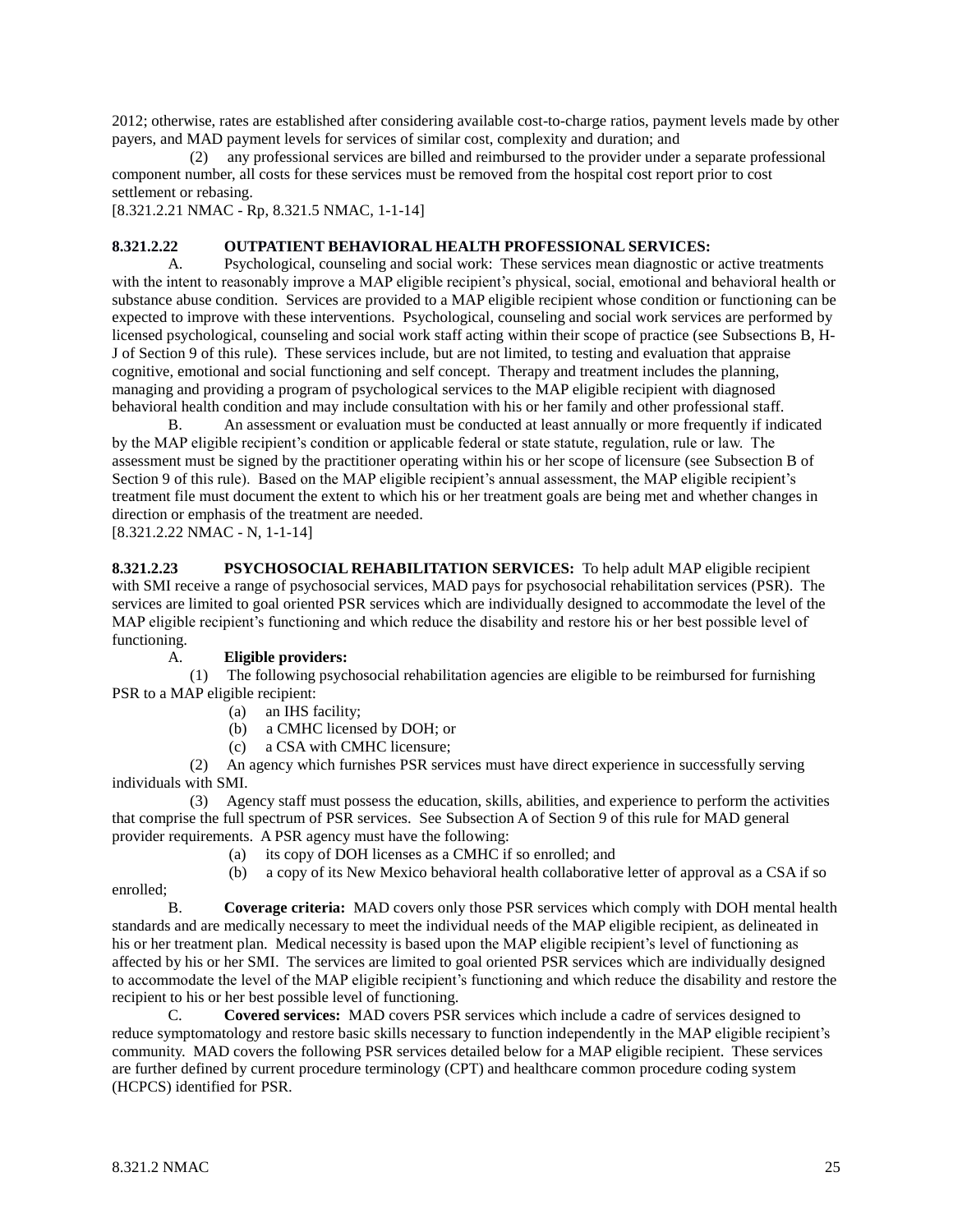(1) Psychosocial therapy interventions designed to address the functional limitations, deficits, and behavioral excesses through capitalizing on personal strengths and developing coping strategies and supportive environments.

(2) Community-based crisis intervention which must include:

- (a) the availability of appropriate staff to respond to a crisis situation on a 24-hour a day basis;
- (b) determining the severity of the crisis situation;
- (c) stabilizing the MAP eligible recipient; and
- (d) making referrals to appropriate agency(ies) and provider follow-up.

 (3) Psychosocial clinical consultations by professionals to assess the MAP eligible recipient's status, if applicable.

 (4) Therapeutic interventions designed to meet the MAP eligible recipient's clinically determined needs through scheduled structured sessions.

 (5) Medication services that are goal-directed interventions such as the evaluation of the need for psychotropic medication and subsequent assessment and management of the MAP eligible recipient's pharmacologic treatment.

 (6) Services must be individualized for each MAP eligible recipient and identified in his or her treatment plan.

D. **MAP eligible recipients:** A MAP eligible recipient is 21 years or older diagnosed with SMI and for whom the medical necessity for PSR services was determined. A resident in an institution for mental illness is not eligible for this service.

E. **Noncovered services:** PSR services are subject to the limitations and coverage restrictions which exist for other MAD services. See Subsection C of Section 9 of this rule for all general noncovered MAD behavioral health services or activities. Specifically, PSR cannot be billed concurrently when the recipient is a resident of an institution for the mentally ill.

F. **Prior authorization:** For PSR, reviews are retrospective.

 (1) Retrospective review: An assessment, diagnostic summary formulation and a treatment plan determine the type of PSR services rendered to a MAP eligible recipient. An agency's staff determines medical necessity of services based upon the service guidelines included in the DOH manual for evidencing medical necessity. All plans are subject to retrospective review to determine whether services provided met the service guidelines.

 (2) Reviews for crisis intervention: When crisis intervention services are required, the claim is subject to retrospective review in accordance with the definition and requirements of the service criteria. Reviews must be submitted to DOH.

G. **Treatment plan:** See Subsection G of Section 9 of this rule for MAD general treatment plan requirements. The following must be contained in the treatment plan and documents used in the development of the MAP eligible recipient's treatment plan. The treatment plan and all supporting documentation must be available for review by HSD, DOH or their agents in the MAP eligible recipient's file.

H. **Reimbursement:** A PSR agency must submit claims for reimbursement on the CMS-1500 claim form or its successor. See Subsection E of Section 9 of this rule for MAD general reimbursement requirements and see 8.302.2 NMAC.

[8.321.2.23 NMAC - N, 1-1-14]

**8.321.2.24 SMOKING CESSATION COUNSELING:** See 8.310.2 NMAC for a detailed description of tobacco cessation services and approved behavioral health providers. [8.321.2.24 NMAC - N, 1-1-14]

**8.321.2.25 TREATMENT FOSTER CARE I:** MAD pays for medically necessary services furnished to a MAP eligible recipient under 21 years of age who has an identified need for treatment foster care level I (TFC I) and meets this LOC as part of the EPSDT program. MAD covers those services included in the MAP eligible recipient's individualized treatment plan which are designed to help him or her develop skills necessary for successful reintegration into his or her family or transition back into the community. TFC I agency provides therapeutic services to a MAP eligible recipient who is experiencing emotional or psychological trauma and who would optimally benefit from the services and supervision provided in a TFC I setting. The need for TFC I services must be identified in the tot to teen healthcheck or other diagnostic evaluation furnished through the MAP eligible recipient's healthcheck referral.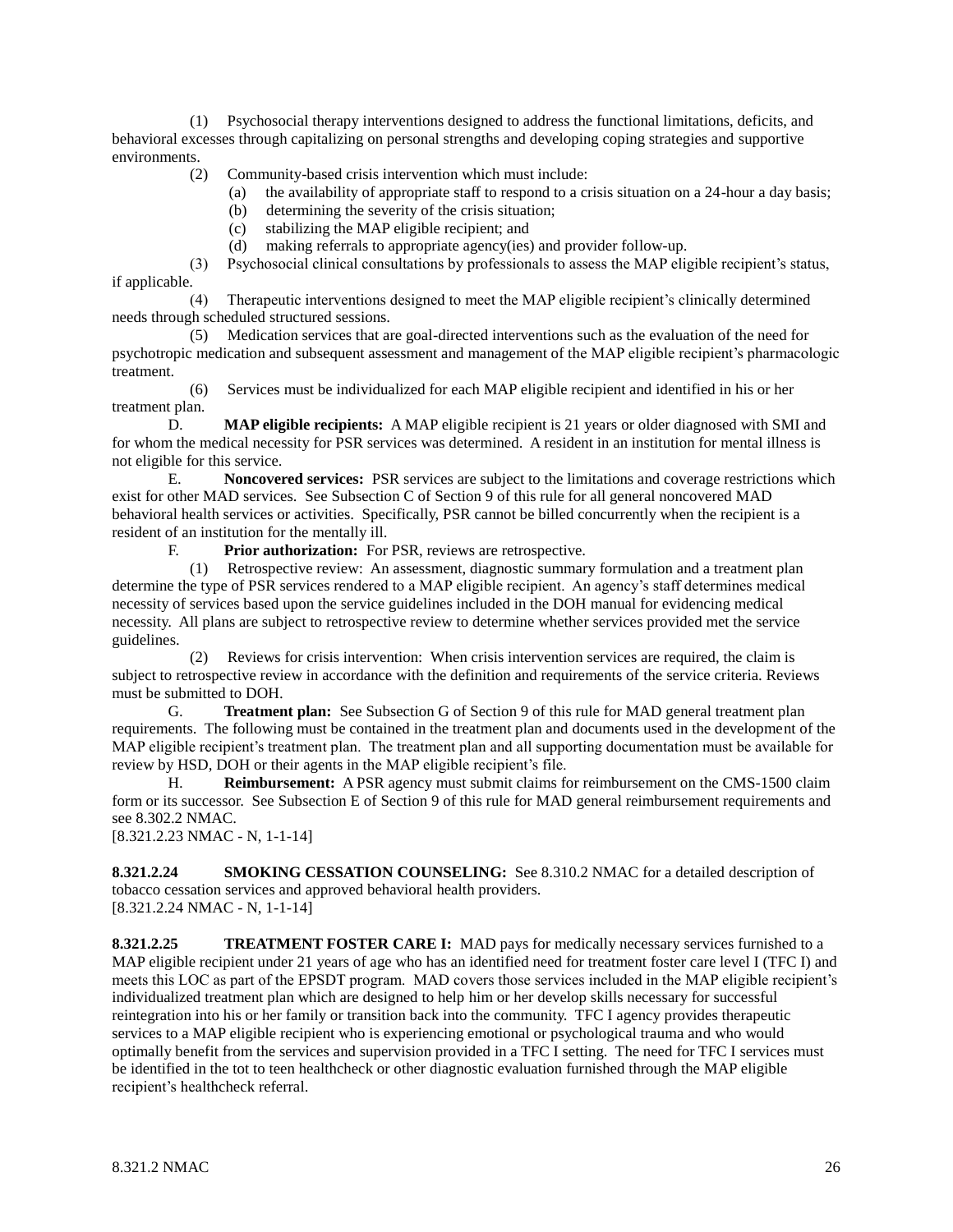A. **Eligible agencies:** In addition to the requirements of Subsections A and B of Section 9 of this rule, in order to be eligible to be reimbursed for providing TFC I services to a MAP eligible recipient, the agency must be certified as provider of TFC by CYFD. A MAP eligible recipient has the right to receive services from any MAD TFC enrolled agency of his or her choice.

B. **Covered services:** The family living experience is the core treatment service to which other individualized services can be added, as appropriate to meet the MAP eligible recipient's needs.

 (1) A TFC I parent is either employed or contracted by the TFC I agency and receives appropriate training and supervision by the TFC I agency. Treatment foster care families must have one parent readily assessable at all times, cannot schedule work when the MAP eligible recipient is normally at home, and is able to be physically present to meet the MAP eligible recipient's emotional and behavioral needs. The treatment foster parent responsibilities include, but are not limited to:

 (a) participation in the development of treatment plans for the MAP eligible recipient by providing input based on his or her observations;

 (b) assumption of primary responsibility for implementing the in-home treatment strategies specified in the MAP eligible recipient's treatment plan;

 (c) recording the MAP eligible recipient's information and documentation of activities, as required by the TFC I agency and the standards under which it operates;

 (d) assisting the MAP eligible recipient maintain contact with his or her family and enhance that relationship;

 (e) supporting efforts specified by the treatment plan to meet the MAP eligible recipient's permanency planning goals;

 (f) assisting the MAP eligible recipient obtain medical, educational, vocational and other services to reach goals identified in treatment plan; and

 (g) work with all appropriate and available community-based resources to secure services for and to advocate for the MAP eligible recipient.

 (2) The following services must be furnished by the TFC I agency. Payment for performance of these services is included in the TFC I agency's reimbursement rate:

 (a) facilitation, monitoring and documenting of treatment of TFC I foster parents initial and ongoing training;

(b) providing support, assistance and training to the TFC I foster parents;

 (c) assessment, pre placement and placement to determine the MAP eligible recipient's placement is therapeutically appropriate;

 (d) ongoing review of the MAP eligible recipient's progress in TFC I and assessment of family interactions and stress;

meetings;

(e) treatment planning as defined Subsection G of Section 9 of this rule and treatment team

 (f) providing or contracting for regularly scheduled counseling and therapy sessions in an individual, family or group setting for the MAP eligible recipient;

 (g) ensuring facilitation of age-appropriate skill development in the areas of household management, nutrition, physical and emotional health, basic life skills, time management, school attendance, money management, independent living, relaxation techniques and self-care techniques for the MAP eligible recipient;

 (h) providing crisis intervention as needed, including 24 hour availability of appropriate staff to respond to crisis situations;

 (i) when a MAP eligible recipient's return to his or her family is planned, assessment of the family's strengths, needs and the development of a family service plan.

 (j) for TFC I, the treatment coordinator must conduct a private face to face visit with the MAP eligible recipient within the first two weeks of placement and at least twice monthly thereafter;

 $(k)$  for TFC I, the treatment coordinator has a face to face interview with the MAP eligible recipient's treatment foster parents within the first two weeks of placement and at least twice monthly thereafter;

 (l) for TFC I, the treatment coordinator must have a minimum of one phone contact with the treatment foster parent(s) weekly. Phone contact is not necessary in the same week as the face to face contact.

C. **Noncovered service:** TFC I services are subject to the limitations and coverage restrictions that exist for other MAD services. See Subsection C of Section 9 of this rule for all noncovered MAD behavioral health services or activities. Specific to TFC I services MAD does not cover:

(1) room and board;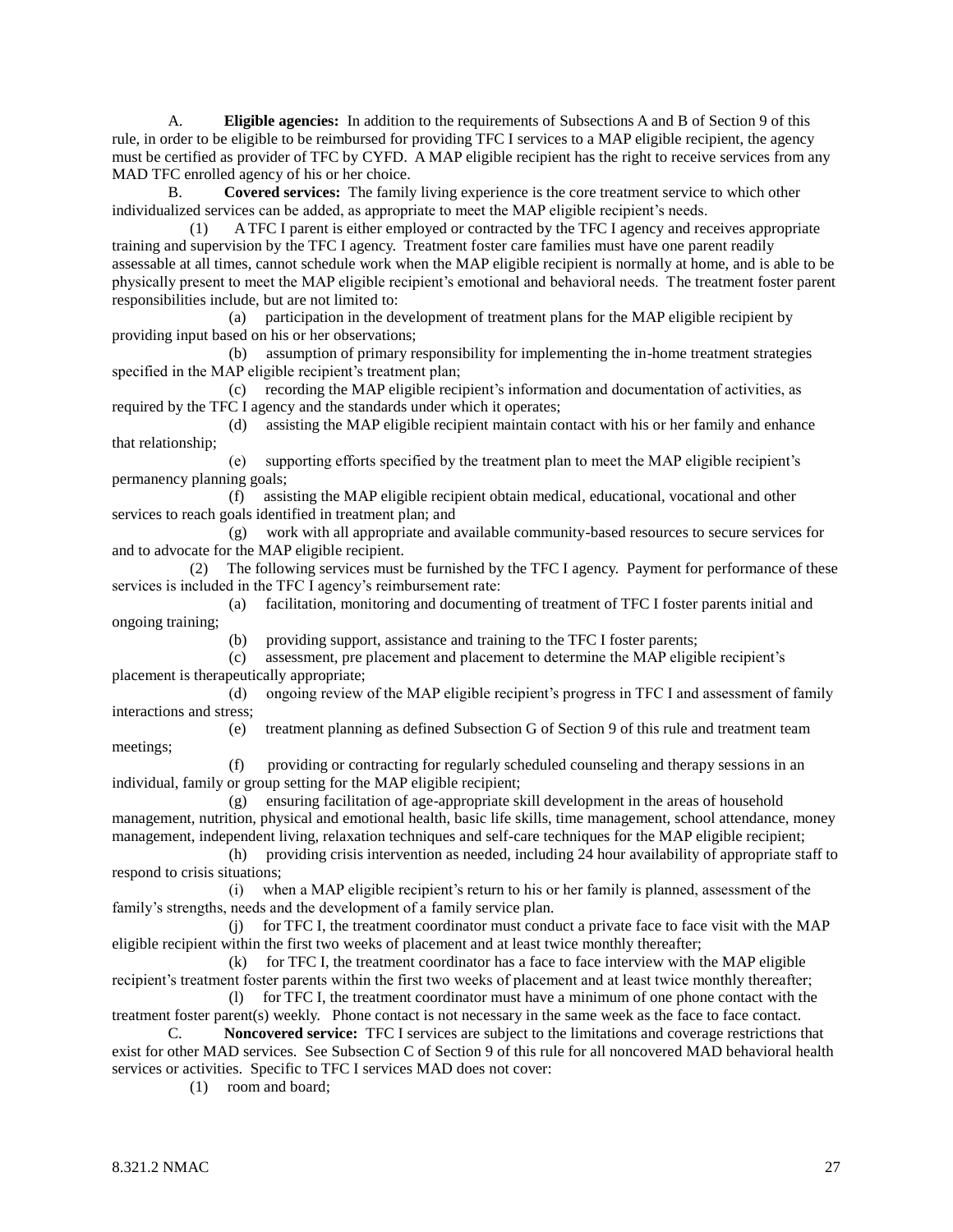(2) formal educational or vocational services related to traditional academic subjects or vocational

training;

- (3) respite care; and
- (4) CCSS except when planning a discharge from the MAP eligible recipient's TFC I placement.

D. **Prior authorization:** Before any TFC I service is furnished to a MAP eligible recipient, prior authorization is required from MAD or its designee. Services for which prior authorization was obtained remain subject to utilization review at any point in the payment process.

E. **Treatment plan:** The treatment plan must be developed by MAP eligible recipient's treatment team in consultation with the MAP eligible recipient, family or legal guardian, primary care provider, if applicable, and others in whose care he or she will be released after discharge. The plan must be developed within 14 calendar days of the MAP eligible recipient's admission to a TFC I program.

(1) The treatment team must review the treatment plan every 30 calendar days.

 (2) In addition to the requirements of Subsection G of Section 9 of this rule, the following must be contained in the treatment plan or documents used in the development of the treatment plan and all supporting documentation must be available for review in the MAP eligible recipient's file:

(a) statement of the nature of the specific problem and the specific needs of the MAP eligible

recipient;

- (b) description of the functional level of the MAP eligible recipient, including the following:
	- (i) substance abuse assessment;
	- (ii) educational assessment; and
	- (iii) vocational assessment;
- (c) statement of the least restrictive conditions necessary to achieve the purposes of treatment;

 (d) description of intermediate and long-range goals, with the projected timetable for their attainment and the duration and scope of therapy services;

 (e) statement and rationale of the treatment plan for achieving these intermediate and longrange goals, including provisions for review and modification of the plan;

 (f) specification of staff and TFC I foster parent responsibilities and the description and frequency of the following components: (i) proposed staff involvement, (ii) orders for medication, (iii) treatments, restorative and rehabilitative services, (iv) activities, therapies, social services, (v) special diet, and (vi) special procedures recommended for the health and safety of the MAP eligible recipient; and

 (g) criteria for his or her release to less restrictive settings for treatment, including TFC II. F. **Reimbursement:** A TFC I agency must submit claims for reimbursement on the CMS-1500 form or its successor. See Subsection E of Section 9 of this rule for MAD general reimbursement requirements and see 8.302.2 NMAC. Once enrolled, the agency receives instructions on how to access documentation, billing, and claims processing information.

[8.321.2.25 NMAC - Rp, 8.322.2 NMAC, 1-1-14]

**8.321.2.26 TREATMENT FOSTER CARE II:** MAD pays for behavioral health services furnished to a MAP eligible recipient under 21 years of age who has an identified need for treatment foster care level II (TFC II) and meets this LOC as part of the EPSDT. The therapeutic family living experience is the core treatment service to which other individualized services can be added. MAD covers those services included in the MAP eligible recipient's individualized treatment plan which are designed to help him or her develop skills necessary for successful reintegration into his or her family or transition back into his or her community. The need for TFC II services must be identified in the MAP eligible recipient's tot to teen healthcheck or other diagnostic evaluation furnished through a health check referral.

A. **Eligible agencies:** In addition to the requirements of Subsections A and B of Section 9 of this rule, in order to be eligible to be reimbursed for providing TFC II services to a MAP eligible recipient, the agency must be certified as provider of TFC by CYFD. A MAP eligible recipient has the right to receive services from any MAD enrolled TFC agency of his or her choice.

B. **Covered services:** All services covered in TFC I are required in TFC II. TFC II allows for a step down from TFC I when the MAP eligible recipient's symptoms improve and allow for less intensive supervision by the family, age appropriate activities are allowed with some degree of independence or gains have been met in TFC I; however,t continued monitoring is required to maintain these achievements as identified in the treatment plan. TFC II also allows for entry into this LOC for those MAP eligible recipients who would benefit optimally from a treatment foster care placement but who do not have the severity of symptoms and behaviors as required for TFC I.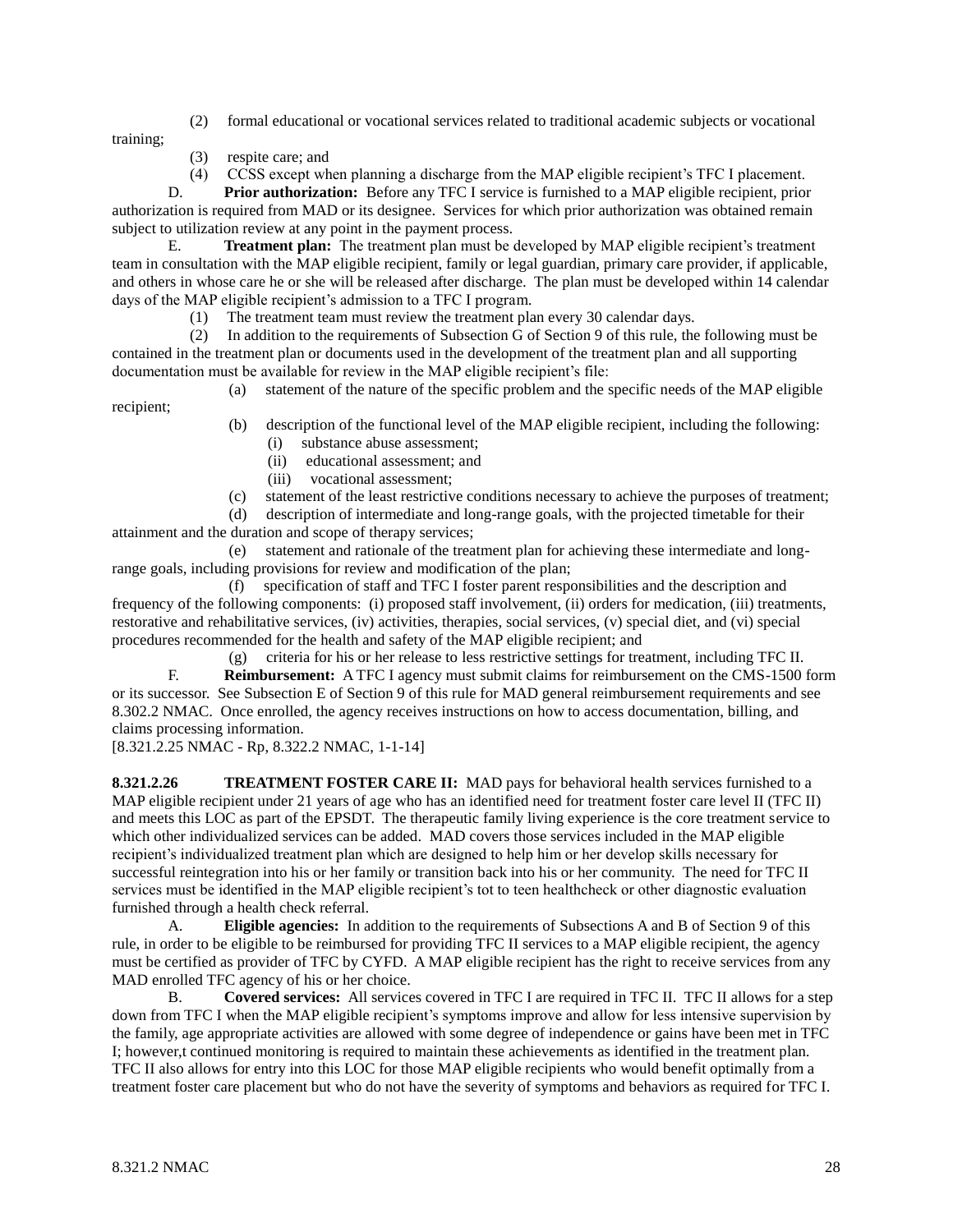(1) A TFC II parent is either employed or contracted by the TFC II agency and receives appropriate training and supervision by the TFC II agency. Treatment foster care families must have one parent readily assessable at all times, cannot schedule work when the MAP eligible recipient is normally at home, and is able to be physically present to meet the MAP eligible recipient's emotional and behavioral needs. The treatment foster parent responsibilities include:

 (a) participation in the development of treatment plans for the MAP eligible recipient by providing input based on his or her observations;

 (b) assumption of primary responsibility for implementing the in-home treatment strategies specified in the MAP eligible recipient's treatment plan;

 (c) recording the MAP eligible recipient's information and documentation of activities, as required by the TFC I agency and the standards under which it operates;

 (d) assisting the MAP eligible recipient maintain contact with his or her family and enhance that relationship;

 (e) supporting efforts specified by the treatment plan to meet the MAP eligible recipient's permanency planning goals;

 (f) assisting the MAP eligible recipient obtain medical, educational, vocational and other services to reach goals identified in treatment plan; and

 (g) work with all appropriate and available community-based resources to secure services for and to advocate for the MAP eligible recipient.

 (2) The following services must be furnished by the TFC II agency. Payment for performance of these services is included in the TFC II agency's reimbursement rate:

 (a) facilitation, monitoring and documenting of treatment of TFC II foster parents initial and ongoing training;

(b) providing support, assistance and training to the TFC II foster parents;

 (c) assessment, pre placement and placement to determine the MAP eligible recipient's placement is therapeutically appropriate;

 (d) ongoing review of the MAP eligible recipient's progress in TFC II and assessment of family interactions and stress; (e) treatment planning as defined Subsection G of Section 9 of this rule and treatment team

meetings;

(f) providing or contracting for regularly scheduled counseling and therapy sessions in an individual, family or group setting for the MAP eligible recipient;

 (g) ensuring facilitation of age-appropriate skill development in the areas of household management, nutrition, physical and emotional health, basic life skills, time management, school attendance, money management, independent living, relaxation techniques and self-care techniques for the MAP eligible recipient;

 (h) providing crisis intervention as needed, including 24 hour availability of appropriate staff to respond to crisis situations; and

 (i) when a MAP eligible recipient's return to his or her family is planned, assessment of the family's strengths, needs and the development of a family service plan.

 (j) for TFC II, the treatment coordinator must conduct a private face to face visit with the MAP eligible recipient within the first two weeks of placement and at least once monthly thereafter;

 (k) for TFC I, the treatment coordinator has a face to face interview with the MAP eligible recipient's treatment foster parents within the first two weeks of placement and at least once monthly thereafter;

 (l) for TFC II, the treatment coordinator must have a minimum of one phone contact with the treatment foster parent(s) weekly. Phone contact is not necessary in the same week as the face to face contact.

C. **Noncovered service:** TFC II services are subject to the limitations and coverage restrictions that exist for other MAD services. See Subsection C of Section 9 of this rule for general noncovered MAD behavioral health services or activities. MAD does not cover the following specific services billed in conjunction with TFC II services to a MAP eligible recipient:

(1) room and board;

(2) formal educational or vocational services related to traditional academic subjects or vocational

training;

- (3) respite care; and
- (4) CCSS, except when planning discharge from the TFC II placement.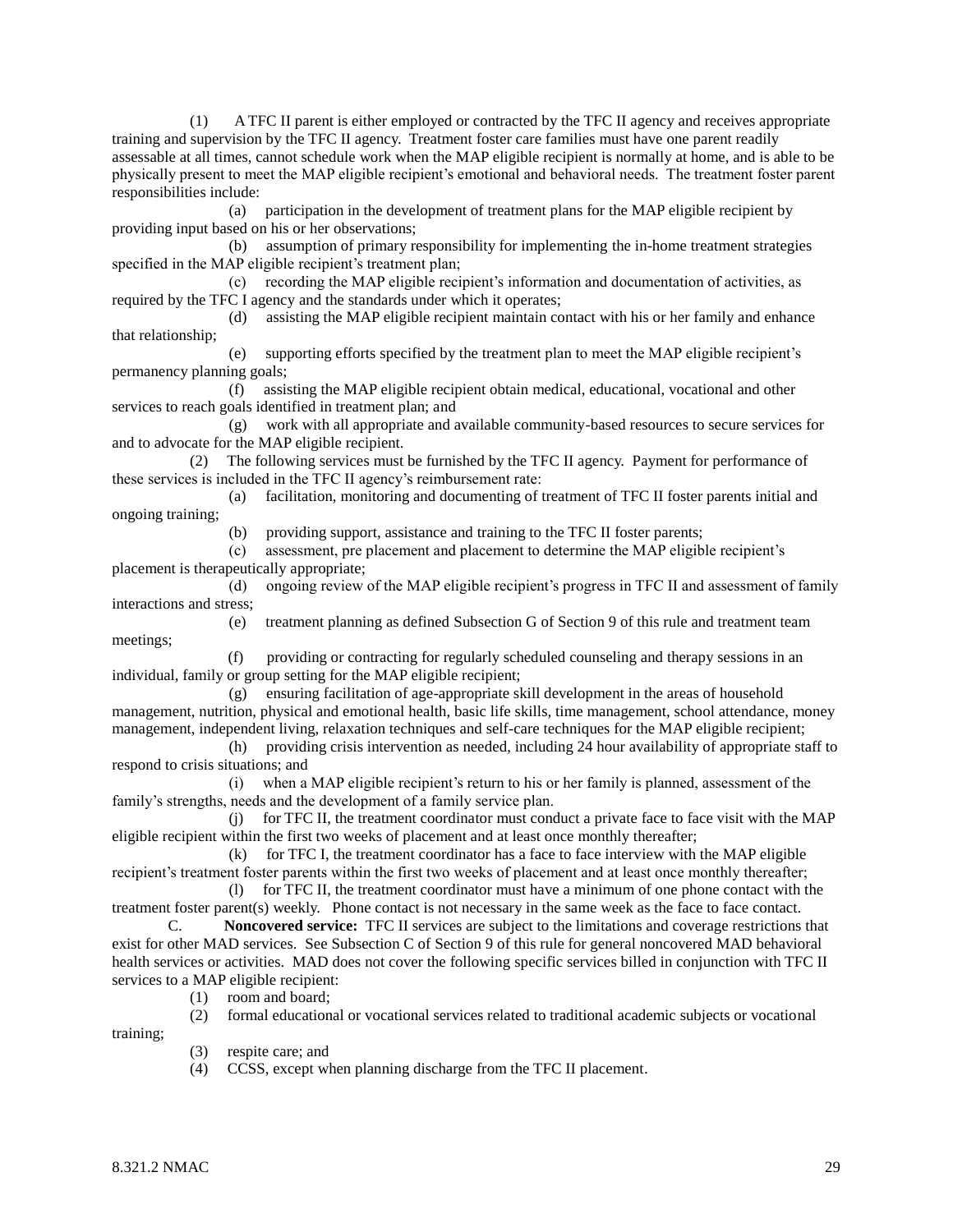D. **Prior authorization:** Before any TFC II services are furnished to a MAP eligible recipient, prior authorization is required from MAD or its designee. Services for which prior authorization was obtained remain subject to utilization review at any point in the payment process.

E. **Treatment plan:** The treatment plan must be developed by treatment team in consultation with the MAP eligible recipient, his or her family or legal guardian, primary care provider, if applicable, and others in whose care the MAP eligible recipient will be released after discharge. The plan must be developed within 14 calendar days of the MAP eligible recipient's admission to a TFC II program. The treatment plan must meet all requirements found in Subsection G of Section 9 of this rule.

(1) The treatment coordinator must review the treatment plan every 30 calendar days;

 (2) In addition to the requirements of Subsection G of Section 9 of this rule, the following must be contained in the treatment plan and documents used in the development of the treatment plan and all supporting documentation must be available for review in the MAP eligible recipient's file:

 (a) a statement of the nature of the specific problem and the specific needs and strengths of the MAP eligible recipient;

- (b) description of the functional level of the MAP eligible recipient, including the following:
	- (i) mental status assessment;
	- (ii) intellectual function assessment;
	- (iii) psychological assessment;
	- (iv) educational assessment;
	- (v) vocational assessment;
	- (vi) social assessment;
	- (vii) medication assessment; and
	- (viii) physical assessment.
- (c) statement of the least restrictive conditions necessary to achieve the purposes of treatment;
- (d) description of intermediate and long-range goals with the projected timetable for their

attainment;

 (e) statement and rationale of the treatment plan for achieving these intermediate and longrange goals, including provisions for review and modification of the plan;

 (f) specification of staff and TFC II foster parent responsibilities and the description and frequency of the following components: (i) proposed staff involvement, (ii) orders for medication, (iii) treatments, restorative and rehabilitative services, (iv) activities, therapies, social services, (v) special diet, and (vi) special procedures recommended for the health and safety of the MAP eligible recipient; and

 (g) criteria for release to less restrictive settings for treatment, discharge plans, criteria for discharge and projected date of discharge of the MAP eligible recipient.

F. **Reimbursement:** A TFC II agency must submit claims for reimbursement on the CMS-1500 form or its successor. See Subsection E of Section 9 of this rule for MAD general reimbursement requirements and see 8.302.2 NMAC. Once enrolled, the agency receives instructions on how to access documentation, billing, and claims processing information.

[8.321.2.26 NMAC - Rp, 8.322.5 NMAC, 1-1-14]

#### **HISTORY OF 8.321.2 NAMC:**

**Pre-NMAC History:** The material in this part was derived from that previously filed with the State Records Center:

ISD 310.1700, EPSDT Services, filed 2-13-80.

ISD 310.1700, EPSDT Services, filed 6-25-80.

ISD Rule 310.1700, EPSDT Services, filed 10-22-84.

MAD Rule 310.17, EPSDT Services, filed 5-1-92.

MAD Rule 310.17, EPSDT Services, filed 7-14-93.

MAD Rule 310.17, EPSDT Services, filed 11-12-93.

MAD Rule 310.17, EPSDT Services, filed 12-17-93.

MAD Rule 310.17, EPSDT Services, filed 3-14-94.

MAD Rule 310.17, EPSDT Services, filed 6-15-94.

MAD Rule 310.17, EPSDT Services, filed 11-30-94.

#### **History of Repealed Material:**

MAC Rule 310.17, EPSDT Services, filed 11-30-94 - Repealed effective 2-1-95.